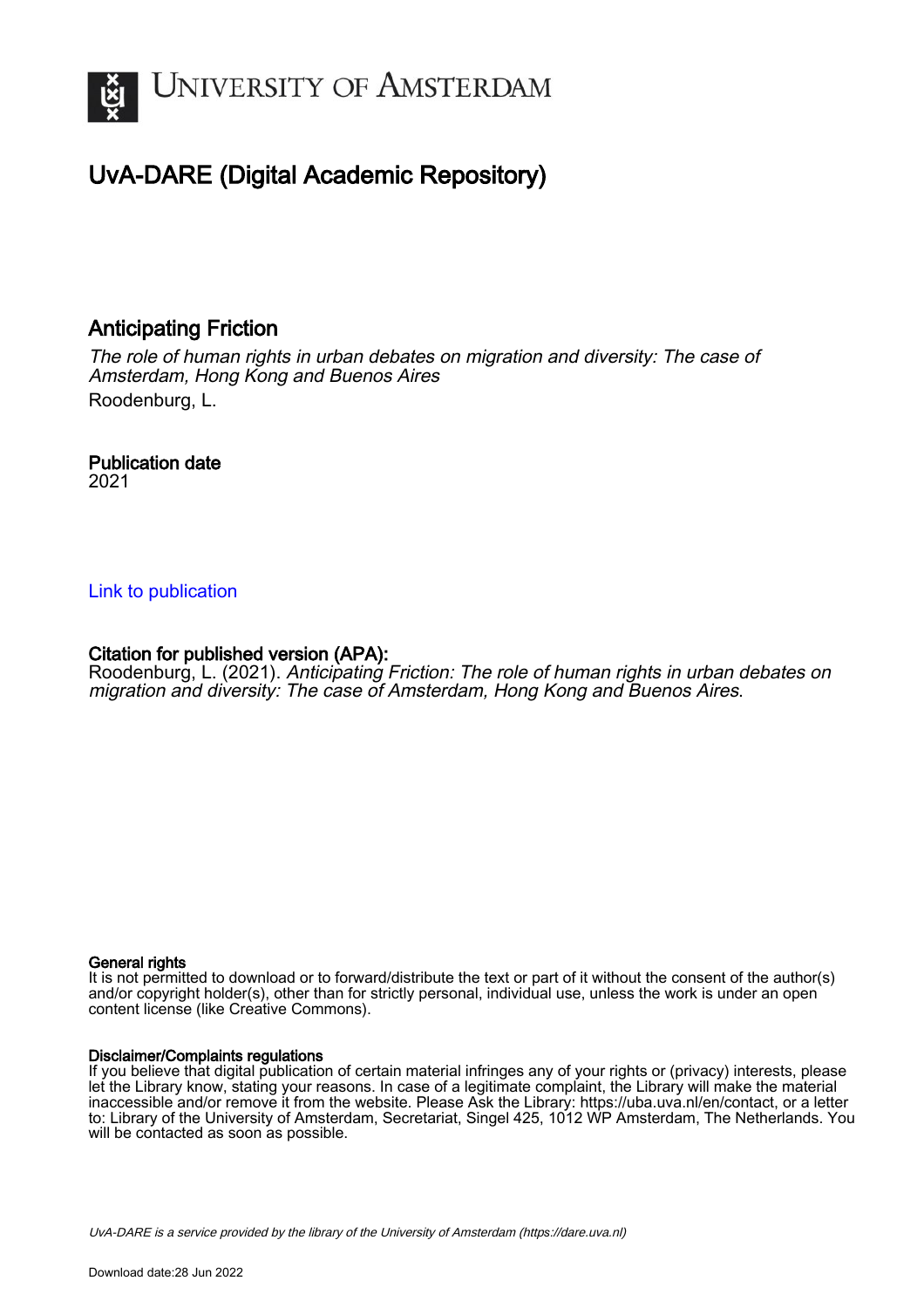# **References**

\_\_\_\_\_\_\_\_\_\_\_\_\_\_\_\_\_\_\_\_\_\_\_\_\_\_\_\_\_\_\_\_\_\_\_\_\_\_\_\_\_\_\_\_\_\_\_\_\_\_\_\_\_\_\_\_\_\_\_\_\_\_\_\_\_\_\_\_\_\_\_\_\_\_\_

#### **Literature**

- Adams, M., Hirsch Ballin, E., Leenknegt, G.J., Colombo, C. and Groenleer, M., 'Constitutionalisme in de eeuw van de stad: Over stadsrecht en rechtsstaat' (2017) *Nederlands Juristenblad*, 2728-2739.
- Anderson, J. and Li, A., 'Refugees or Victims of Human Trafficking? The case of migrant domestic workers in Hong Kong' (2018) 11 *Anti-trafficking Review*, 52-68.
- Andeweg. R.B., and Irwin, G.A., *Governance and Politics of the Netherlands* (Palgrave Macmillan Ltd, 2014).
- Ando, N., 'National Implementation and Interpretation', in D. Shelton (ed.), *The Oxford Handbook of International Human Rights Law* (Oxford: Oxford University Press, 2013).
- Attoh, K.A., 'What kind of right is the right to the city?' (2011) 35 *Progress in Human Geography*, 5, 669-685.
- Aust, H.P., 'Shining Cities on the Hill? The Global City, Climate Change, and International Law' (2015) 26 *The European Journal of International Law*, 1, 255–278.
- Baluarte, D.C., 'The Right to Migrate: A Human Rights Response to Immigration Restrictionism in Argentina' (2019) 18 *Washington University Global Studies Law Review*, 2, 293-349.
- Basok, T., 'Regional Migration and Argentina's "hospitality" in crisis' in DC. Menjívar, M. Ruiz and I. Ness (eds.), *The Oxford Handbook of Migration Crises* (Oxford: Oxford University Press, 2019).
- Bastia, T., 'Transnational migration and urban informality: Ethnicity in Buenos Aires' informal settlements' (2015) 52 *Urban Studies*, 10, 1810-1825.
- Bastia, T., 'Transnational migration and the gendered right to the city in Buenos Aires' (2018) 76 *Cities*, 18-22.
- Bastia, T., and Montero Bressán, J., 'Between a guest and an okupa: Migration and the making of insurgent citizenship in Buenos Aires' informal settlements' (2018) 50 *Environment and Planning A: Economy and Space*, 1, 31-50.
- Barber, B.R., *If Mayors Ruled the World: Dysfunctional Nations, Rising Cities* (New Haven: Yale University Press, 2013).
- Barber, B.R., 'Cities as Glocal Defenders of Rights', in T. van Lindert and D. Lettinga (eds.), *The Future of Human Rights in an Urban World* (The Strategic Studies Project, Amnesty International Netherlands, 2014).
- Bell, D.A., *East meets west. Human rights and democracy in East Asia* (Princeton: Princeton University Press, 2006).
- Benhabib, S., 'Claiming Rights across Borders: International Human Rights and Democratic Sovereignty' (2009) 103 *American Political Science Review*, 4, 691-704.
- Binnie, J., Holloway, J., Millington, S., and Young, C., (eds.), *Cosmopolitan Urbanism* (Abingdon: Routledge, 2006).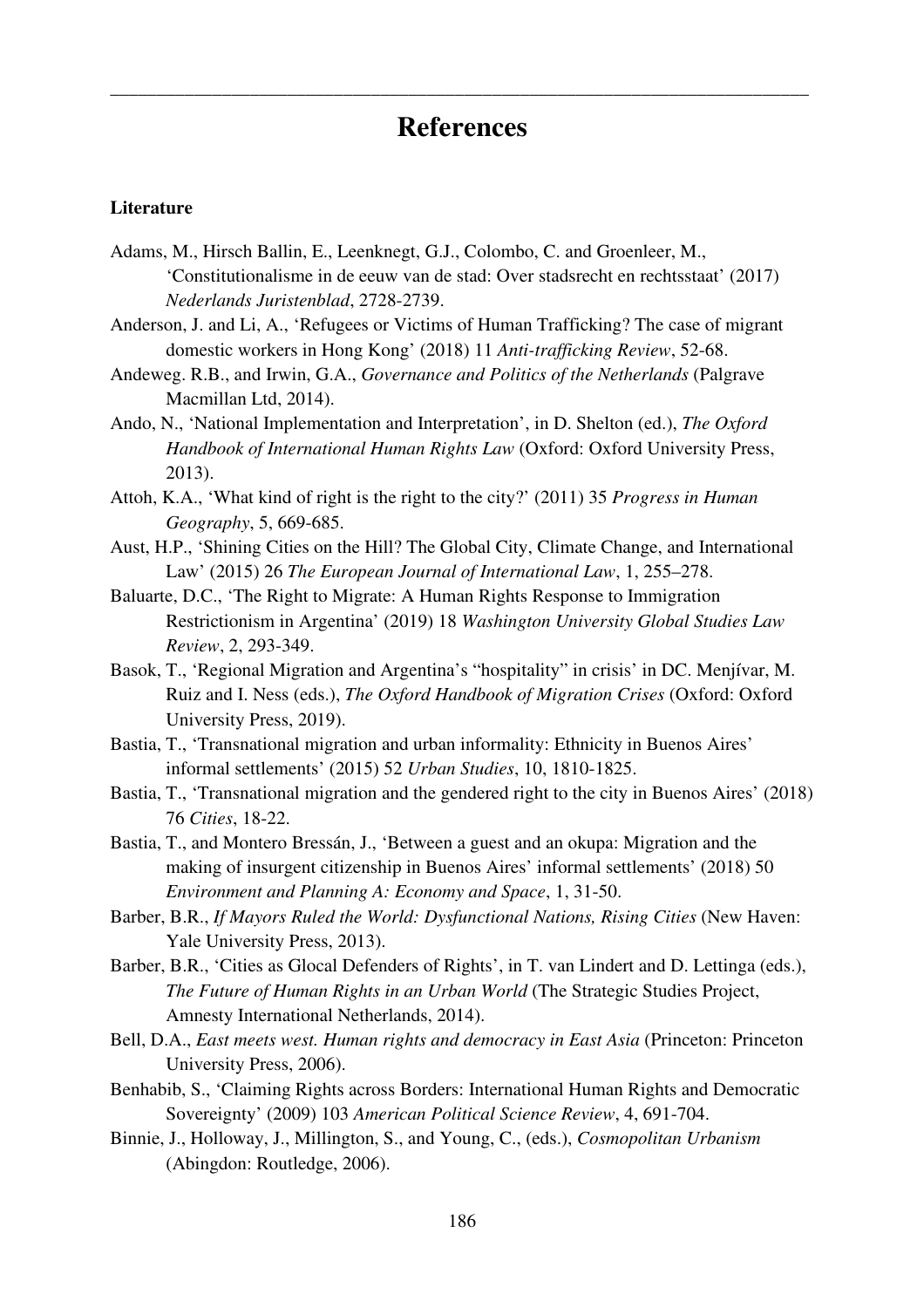Blank, Y., 'Localism in the New Global Legal Order' (2006) 47 *Harvard International Law Journal*, 1, 263-281.

- Blank, Y., 'The City and the World' (2006) 47 *Columbia Journal of Transnational Law*, 686, 875-939.
- Brumat, L., and Acosta, D., 'Three generations of free movement of regional migrants in MERCOSUR: any influence from the EU?', in A. Geddes, M.V. Espinoza, L.H. Abdou and L. Brumat (eds.), *The dynamics of regional migration governance* (Edwar Elgar Publishing, 2019).
- Callon, M., 'Some elements of a sociology of translation: domestication of the scallops and the fishermen of St Brieuc Bay', in J. Law (ed.), *Power, action and belief: a new sociology of knowledge?* (London: Routlegde, 1986).
- Callon, M., and Law, J., 'On Interest and Their Transformation: Enrolment and Counter-Enrolment' (1982) 12 *Social Studies of Science*, 4, 615-625.
- Callon, M., and Law, J., 'Introduction: absence presence, circulation, and encountering in complex space' (2004) Environment *and Planning D*, 22, 3-11.
- Cerrutti, M., and Parrado, E., 'Intraregional Migration in South America: Trends and a Research Agenda' (2015) *Annual Review of Sociology*, 14, 399-421.
- Chan, J., 'State Succession to Human Rights Treaties: Hong Kong and the International Covenant on Civil and Political Rights' (1996) 45 *International & Comparative Law Quarterly*, 4, 928-946.
- Chen, A.H.Y., 'The Development of Immigration Law and Policy: The Hong Kong Experience' (1988) 33 *McGill Law Journal*, 4, 362-375.
- Chen, A.H.Y., 'International Human Rights Law and Domestic Constitutional Law: Internationalisation of Constitutional Law in Hong Kong' (2009) *SSRN Electronic Journal.*
- Chu, S.Y., 'Brand Hong Kong: Asia's World City as Method?' (2010) 24 *Visual Anthropology*, 1-2, 46-58.
- Clare, N., 'Territory, intersectionality, and class composition: 'Neighbouring migrants' in Buenos Aires' (2015) PhD Thesis, University of Sheffield.
- Clare, N., 'Composing the social factory: An autonomist urban geography of Buenos Aires' (2019) 37 *Environment & Planning D: Society and Space*, 2, 255-275.
- Constable, N., 'Migrant workers and the many states of protest in Hong Kong' (2009) 41`*Critical Asian Studies*, 1, 143-164.
- Constable, N., 'Migrant Workers, Legal Tactics, and Fragile Family Formation in Hong Kong' (2013) 3 *Oñati Socio-Legal Series*, 6, 1004-1022.
- Cortes, R., 'Human Rights of Migrants and Their Families in Argentina as Evidence for Development of Human Rights Indicators. A Case Study' (2017) 22 KNOMAD Working Paper.
- Cortes, P., and Pan, J.Y., 'Outsourcing Household Production: Foreign Domestic Workers and Native Labor Supply in Hong Kong' (2013) 31 *Journal of Labor Economics*, 2, 327-371.
- Cuison Villazor, R., '"Sanctuary Cities" and Local Citizenship' (2009) 37 *The Fordham Urban Law Journal*, 2.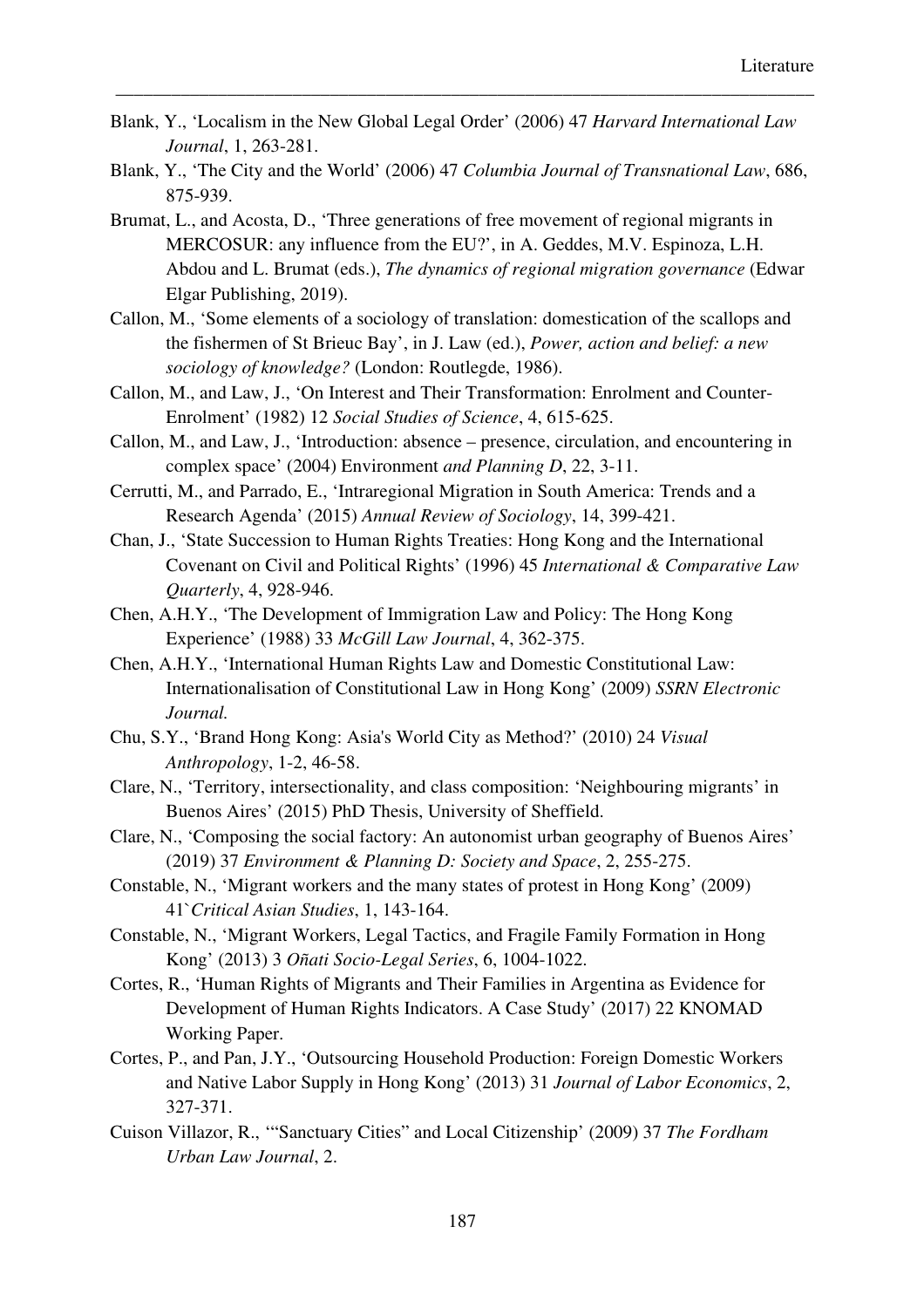Darling, J., 'Moral urbanism, asylum, and the politics of critique' (2012) *Environment and Planning A,* 45, 1785-1801.

- Davis, M.C., 'Human Rights and the Founding of the Hong Kong Special Administrative Region: A Framework for Analysis' (1996) 34 *Columbia Journal Transnational Law*, 301-334.
- De Feyter, K., 'Localizing Human Rights', Institute of Development Policy and Management Discussion Paper, University of Antwerp (2006).
- De Graauw, E., and Vermeulen, F., 'Cities and the politics of immigrant integration: a comparison of Berlin, Amsterdam, New York City and San Francisco' (2016) 42 *Journal of Ethnic and Migration Studies*, 6, 989-1012.
- Del Águila, Á., 'The hummingbird and the bricks: re-creation of ethnicity among Paraguayan workers in the construction industry of Buenos Aires' (2016) 11 *Latin American and Caribbean Ethnic Studies*, 2, 119-141.
- Del Águila, Á., 'Living on the Construction Site. Paraguayan Construction Workers in Buenos Aires' (2018) 45 *Latin American Perspectives*, 1, 77-90.
- Dinardi, D., 'Cities for sale: Contesting city branding and cultural policies in Buenos Aires' (2017) 54 *Urban Studies*, 1, 85-101.
- Durmuş, E., 'A typology of local governments' engagement with human rights: Legal pluralist contributions to international law and human rights' (2020) 38 *Netherlands Quarterly of Human Rights*, 1, 30–54.
- Eslava, L., *Local Space, Global Life: The Everyday Operation of International Law and Development* (Cambridge: Cambridge University Press, 2015).
- Fainstein, S., *The Just City* (Cornell University Press, 2010).
- Ferme, N., Belli, L., and Zapata, M., 'La toma del Parque Indoamericano. Un disparador para pensar a la política pública en movimiento' (2014) 3 *Revista Perspectivas de Políticas Públicas*, 9, 110-125.
- Finnemore, M. and Sikkink, K., 'International Norm Dynamics and Political Change' (1998) *International Organization*, 52, 887-917.
- Florini, A., 'The evolution of international norms' (1996) 40 *International Studies Quarterly*, 3, 363-389.
- Fraser, J.A., 'Challenging State-centricity and legalism: promoting the role of social institutions in the domestic implementation of international human rights law' (2019) *International Journal of Human Rights*, 1-19.
- Frug, G.E., and Barron, D.J., 'International Local Government Law' (2006) 38 *The Urban Lawyer*, 1.
- García, L., 'Argentina's Migration Law: Changes Challenging the Human Right to Migrate' (2017) Blog, University of Oxford, Faculty of Law.
- Garcia, M., and Judd, D.R., 'Competitive Cities', in P. John, K. Mossberger and S.E. Clarke (eds.), *The Oxford Handbook of Urban Politics* (Oxford: Oxford University Press, 2012).
- Gerring, J., *Case Study Research. Principles and Practices* (Cambridge: Cambridge University Press, 2006).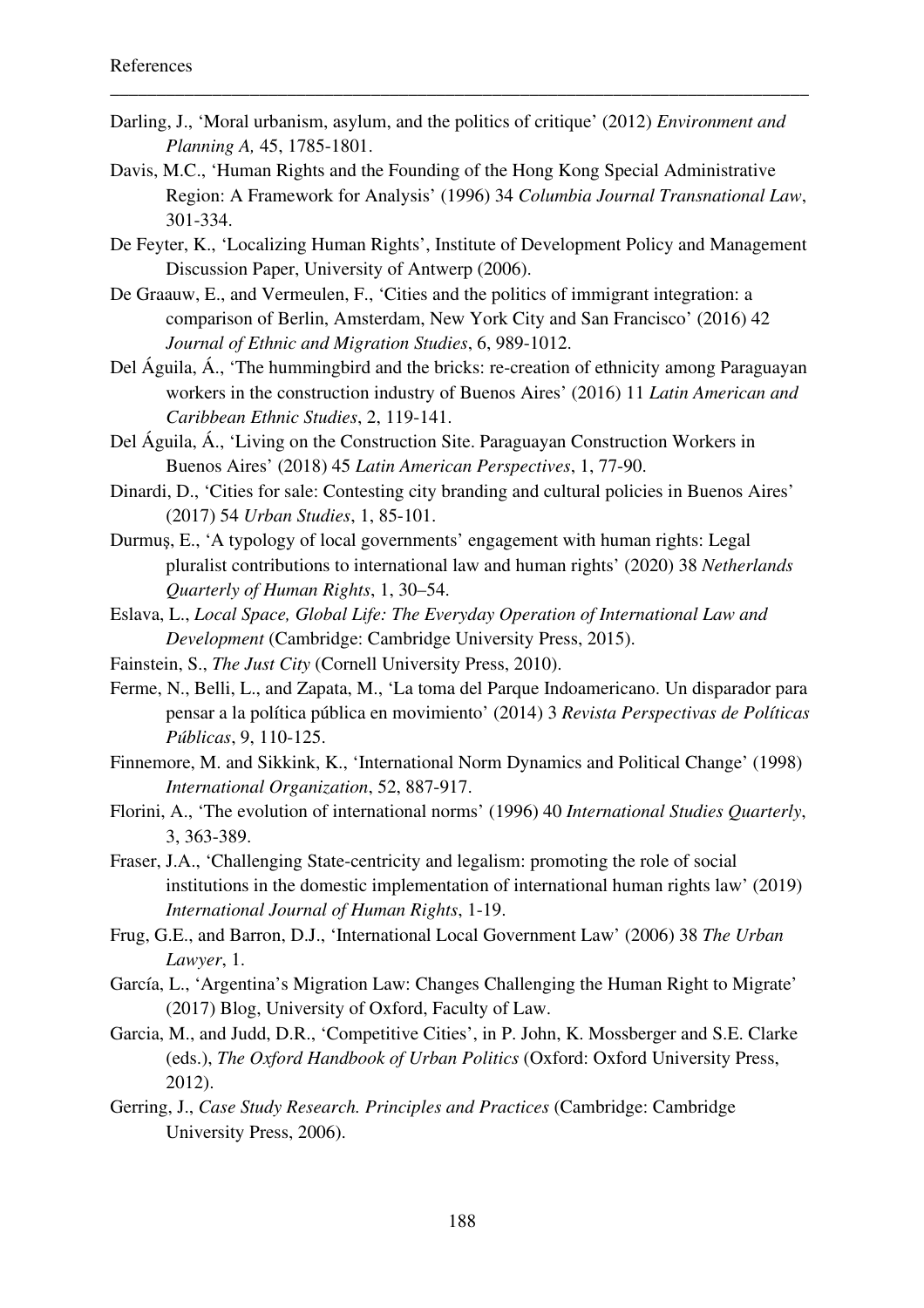- Goldstein, D.M., 'Whose Vernacular? Translating human rights in local contexts', in M. Goodale (ed.), *Human rights at the crossroads* (Oxford: Oxford University Press, 2014).
- Goodale, M., 'Introduction Locating rights, envisioning law between the local and the global', in M. Goodale and S.E. Merry (eds.), *The Practice of Human Rights* (Cambridge: Cambridge University Press, 2007).

- Goodale, M., 'Anthropology and the Grounds of Human Rights', in D. Shelton (ed.), *The Oxford Handbook of International Human Rights Law* (Oxford: Oxford University Press, 2013).
- Goodale, M., 'Human Rights After the Post-Cold War', in M. Goodale (ed.), *Human Rights at the Crossroads* (Oxford: Oxford University Press, 2014).
- Goodale, M., 'Human values and moral exclusion' (2016) 9 *Ethics & Global Politics*, 1, 1-13, 8.
- Goodale, M., and Merry, S.E. (eds.), *The Practice of Human Rights. Tracking human rights between the global and the Local* (Cambridge: Cambridge University Press, 2007).
- Goodale, M., and Clarke, K.M., 'Introduction: Understanding the Multiplicity of Justice', in K.M. Clarke and M. Goodale (eds.), *Mirrors of Justice, Law and Power in the Post-Cold War Era* (New York: Cambridge University Press, 2010).
- Goodman, R., and Jinks, D., 'How to influence states: Socialization and international human rights law' (2004) 54 *Duke Law Journal*, 3, 621-703.
- Goodman, R., and Jinks, D., 'Incomplete Internalization and Compliance with Human Rights Law' (2008) 19 *The European Journal of International Law*, 4, 725-748.
- Goodman, R., and Jinks, D., 'Social mechanisms to promote international human rights: complementary or contradictory?', in T. Risse, S.C. Ropp and K. Sikkink (eds.), *The Persistent Power of Human Rights. From Commitment to Compliance* (Cambridge: Cambridge University Press, 2013).
- Grigolo, M., 'Human rights and cities: the Barcelona office for Non-Discrimination and its work for migrants' (2010) 14 *The International Journal of Human Rights*, 6, 896-914.
- Harvey, D., *Social Justice and the City* (University of Georgia Press, 1973).
- Harvey, D., *Rebel cities. From the right to the city to the urban revolution* (London: Verso, 2012).
- Hirsch Ballin, E., *Citizens' Rights and the Right to Be a Citizen* (Leiden: Brill Nijhoff, 2014).
- Hoekstra, M., 'Governing difference in the city: urban imaginaries and the policy practice of migrant incorporation' (2017) *Territory, Politics, Governance*.
- Hoffmann, F., 'Human Rights, the Self and the Other: Reflections on a Pragmatic Theory on Human Rights', in A. Orford (ed.), *International Law and Its Others* (Cambridge: CUP Cambridge, 2006).
- Huelss, H., 'After decision-making: the operationalization of norms in International Relations' (2017) 9 *International Theory*, 3, 381-409.
- Ku, A., 'Hegemonic construction, negotiation and displacement. The struggle over right to abode in Hong Kong' (2001) 4 *International Journal of Cultural Studies*, 3, 259-278.
- King, L., and Blake, M., 'Global cities, global justice?' (2019) *Journal of Global Ethics*, 1-21 Klabbers, J., *International Law* (Cambridge: Cambridge University Press, 2013).
- Koh, H.H., 'Internalization through Socialization' (2005) 54, *Duke Law Journal*, 4, 975-982.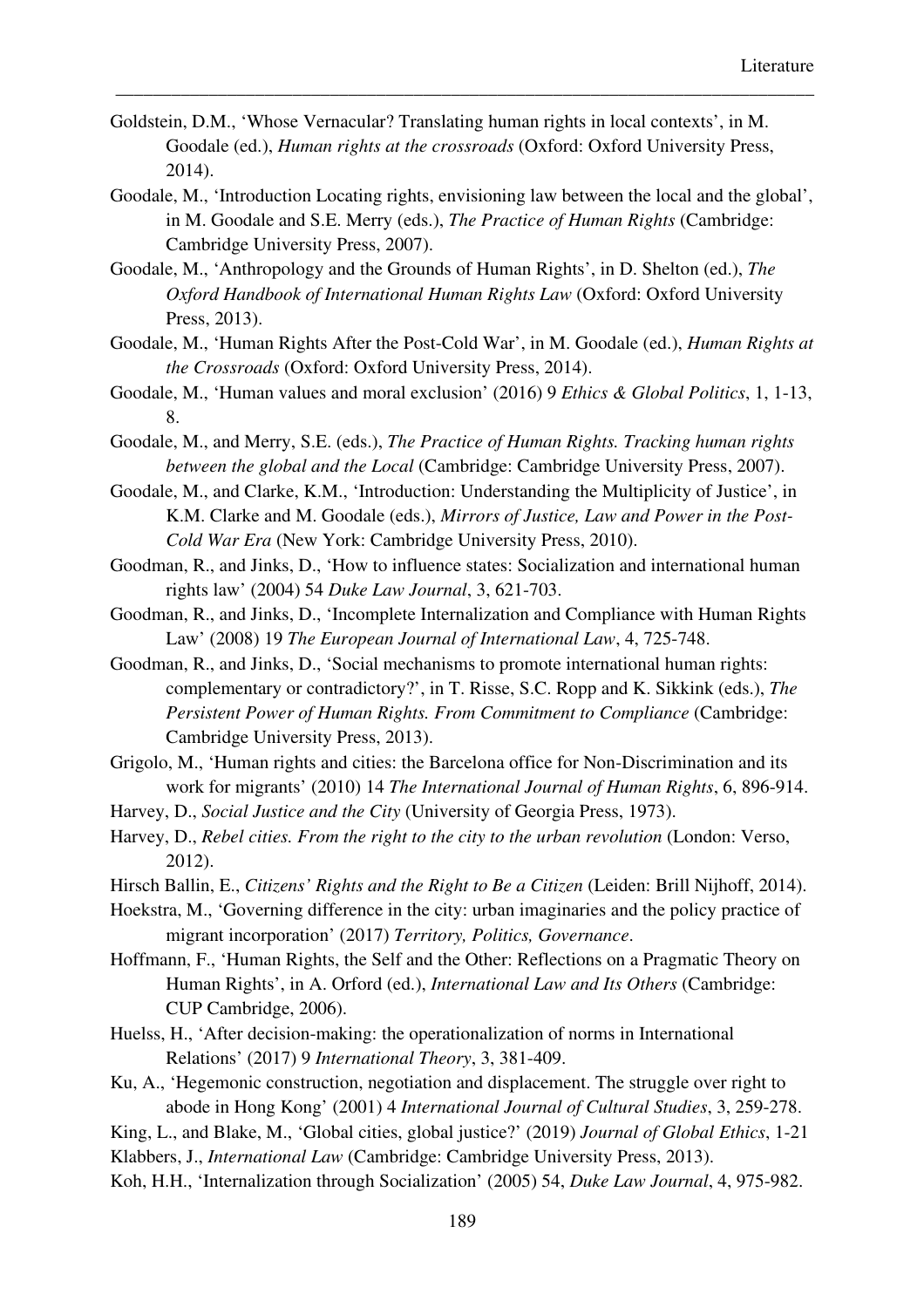Kos, S., Maussen, M., and Doomernik, J., 'Policies of Exclusion and Practices of Inclusion: How Municipal Governments Negotiate Asylum Policies in the Netherlands' (2015) 4 *Territory, Politics, Governance,* 3, 354-374.

- Koskenniemi, M., 'Human Rights Mainstreaming as a Strategy for Institutional Power' (2010) *Humanity*, 1, 47-58.
- Landau, L.B., and Freemantle, I., 'Tactical Cosmopolitanism and Idioms of Belonging: Insertion and Self-Exclusion in Johannesburg' (2010) 36 *Journal of Ethnic and Migration Studies*, 3, 375-390.
- Law, J., 'Notes on the Theory of the Actor-Network: Ordering, Strategy, and Heterogeneity' (1992) 5 *Systems Practice*, 4, 379-393.
- Latour, B., 'The Powers of Association' (1986) *The Sociological Review Monograph*, 32, 264-280.
- Latour, B., 'On actor-network theory: a few clarifications' (1996) *Soziale Welt*, 47, 369-381.
- Latour, B., *Reassembling the Social. An Introduction to Actor-Network-Theory* (Oxford: Oxford University Press, 2005).
- Marcenko, M., 'International assemblage of the security of tenure and the interaction of city politics with the international normative discourse' (2019) 51 *The Journal of Legal Pluralism and Unofficial Law*, 2, 151-171.
- Marcuse, P., Connoly, J., Nocy, J., Olivo, I., Potter, C., and Steil, J. (eds.), *Searching for the Just City. Debates in urban theory and practice* (Abingdon: Routledge Questioning Cities Series, 2009).
- Margheritis, A., 'Mercosur's post-neoliberal approach to migration: from worker's mobility to regional citizenship. Immigration and Asylum Law and Policy in Latin America' (2015) Paper School of Advanced Study, University of London.
- Merry, S.E., *Human rights and gender violence: translating international law into local justice* (Chicago: The University of Chicago Press, 2006).
- Merry, S.E., Rosen, M.S., Levitt, P., and Yoon, D.H., 'Law from below: Women's Human Rights and Social Movements in New York City' (2010) 44 *Law & Society Review*, 1, 101-128.
- Miellet, S., 'Human rights encounters in small places: the contestation of human rights responsibilities in three Dutch municipalities' (2019) 51 *The Journal of Legal Pluralism and Unofficial Law*, 2, 213-232.
- Mossberger, K., Clarke, S.E., and John, P., 'Studying Politics in an Urban World: research traditions and new directions' in P. John, K. Mossberger and S.E. Clarke (eds.), *The Oxford Handbook of Urban Politics* (Oxford: Oxford University Press, 2012).
- Niezen, R., 'The Law's legal anthropology', in M. Goodale (ed.), *Human rights at a crossroads* (Oxford: Oxford University Press, 2014).
- Nijman, J.E., *The Concept of International Legal Personality. An inquiry Into the History and Theory of International Law* (The Hague: T.M.C. Asser Press, 2004).
- Nijman, J.E., 'The Future of the City and the International Law of the Future', in S. Muller, S. Zouridis, M. Frishman and L. Kistemaker (eds.), *The Law of the Future and the Future of Law* (The Hague: FICHL Publication Series, 2011).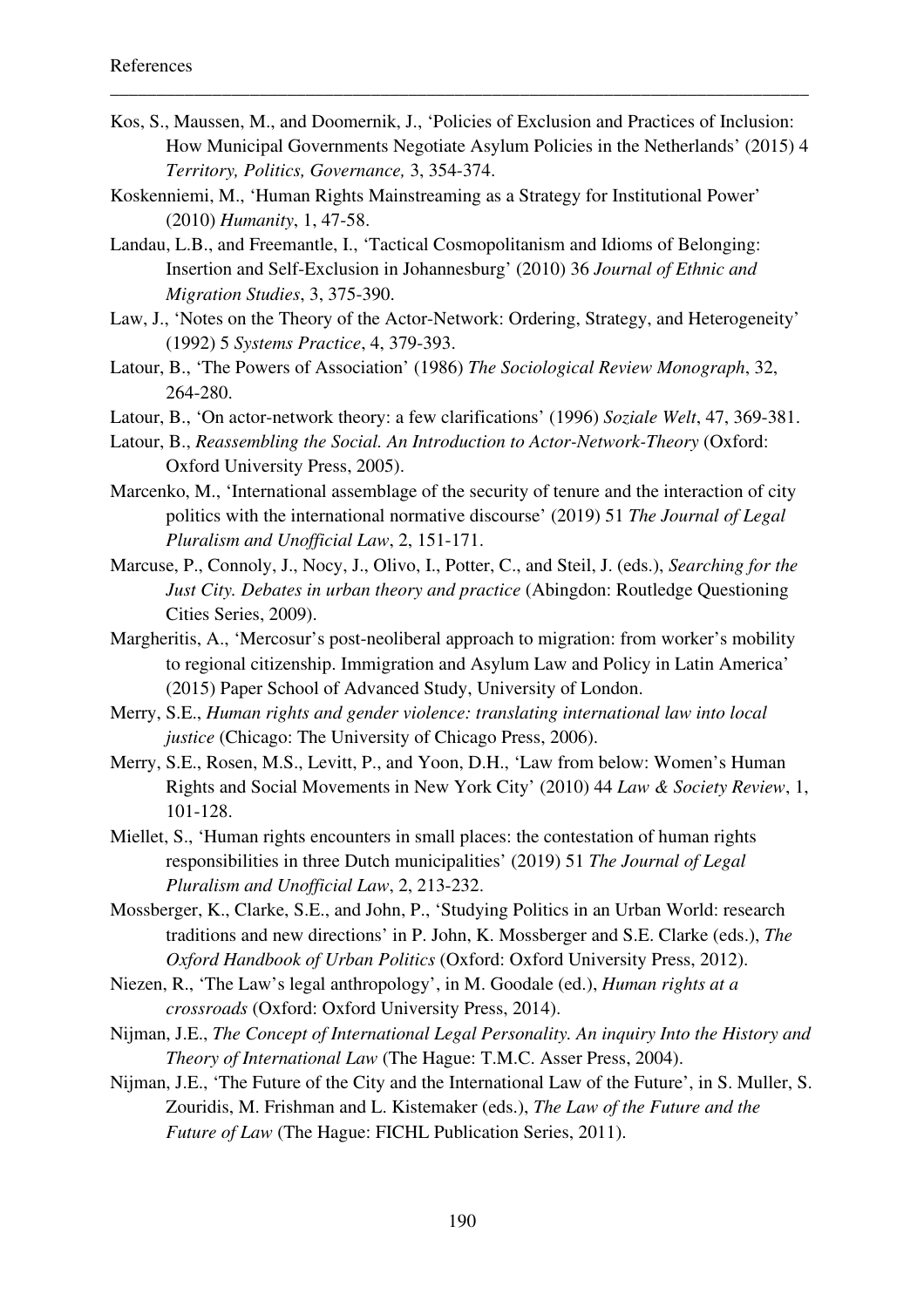Nijman, J.E., 'Renaissance of the City as Global Actor. The role of foreign policy and international law practices in the construction of cities as global actors', in G. Hellmann, A. Fahrmeir and M. Vec (eds.), *The Transformation of Foreign Policy: Drawing and Managing Boundaries from Antiquity to the Present* (Oxford Scholarship Online, 2016).

- Noy, S., and Voorend, K., 'Social Rights and Migrant Realities: Migration Policy Reform and Migrants' Access to Health Care in Costa Rica, Argentina and Chile' (2016) *International Migration & Integration*, 17, 605-629.
- Och, M., 'The local diffusion of international human rights norms understanding the cities for CEDAW campaign' (2018) 20 *International Feminist Journal of Politics*, 3, 425- 443.
- Oomen, B., *Rights for others: the slow home coming of human rights in the Netherlands* Cambridge: Cambridge University Press, 2013).
- Oomen, B., 'Introduction: The rise and challenges of human rights cities', in B. Oomen, M. Davis and M. Grigolo (eds.), *Global Urban Justice: the rise of human rights cities* (Cambridge: Cambridge University Press, 2016).
- Oomen, B., Davis, M., and Grigolo, M. (eds.), *Global Urban Justice: the rise of human rights cities* (Cambridge: Cambridge University Press, 2016).
- Oomen, B., and Baumgärtel, M., 'Frontier Cities: The Rise of Local Authorities as an Opportunity for International Human Rights Law' (2018) 29 *The European Journal of International Law*, 2, 607-630.
- Petersen, C.J., 'Equality as a Human Right: The Development of Anti-Discrimination Law in Hong Kong' (1997) 335 *Columbia Journal of Transnational Law*, 34, 337-388.
- Piper, N., 'Rights of Foreign Domestic Workers Emergence of Transnational and Transregional Solidarity?' (2005) 14 *Asian and Pacific Migration Journal*, 1-2, 97- 119.
- Piper, N., 'Temporary Migration and Political Remittances: the role of organisational networks in the transnationalisation of human rights' (2009) 8 *European Journal of East Asian Studies*, 2, 215-243.
- Pírez, P., 'Buenos Aires: fragmentation and privatization of the metropolitan city' (2002) 14 *Environment and Urbanization*, 1, 145-158.
- Porras, I.M., 'The City and International Law: In Pursuit of Sustainable Development' (2009) 26 *Fordham Urban Law Journal*, 537, 537-602.
- Raco, M., and Tasan-Kok, T., 'Governing urban diversity: Multi-scalar representations, local contexts, dissonant narratives' (2019) 26 *European Urban and Regional Studies*, 3, 230–238.
- Rajagopal, B., *International Law from Below. Development, Social Movements and Third World Resistance* (Cambridge: Cambridge University Press, 2003).
- Rajagopal, B., 'Introduction Encountering Ambivalence', in M. Goodale and S.E. Merry (eds.), *The Practice of Human Rights* (Cambridge: Cambridge University Press, 2007).
- Risse, T., and Sikkink, K., 'The socialization of human rights norms into domestic practices: introduction', in T. Risse, S.C. Ropp and K. Sikkink (eds.), *The Power of Human Rights* (Cambridge: Cambridge University Press, 1999).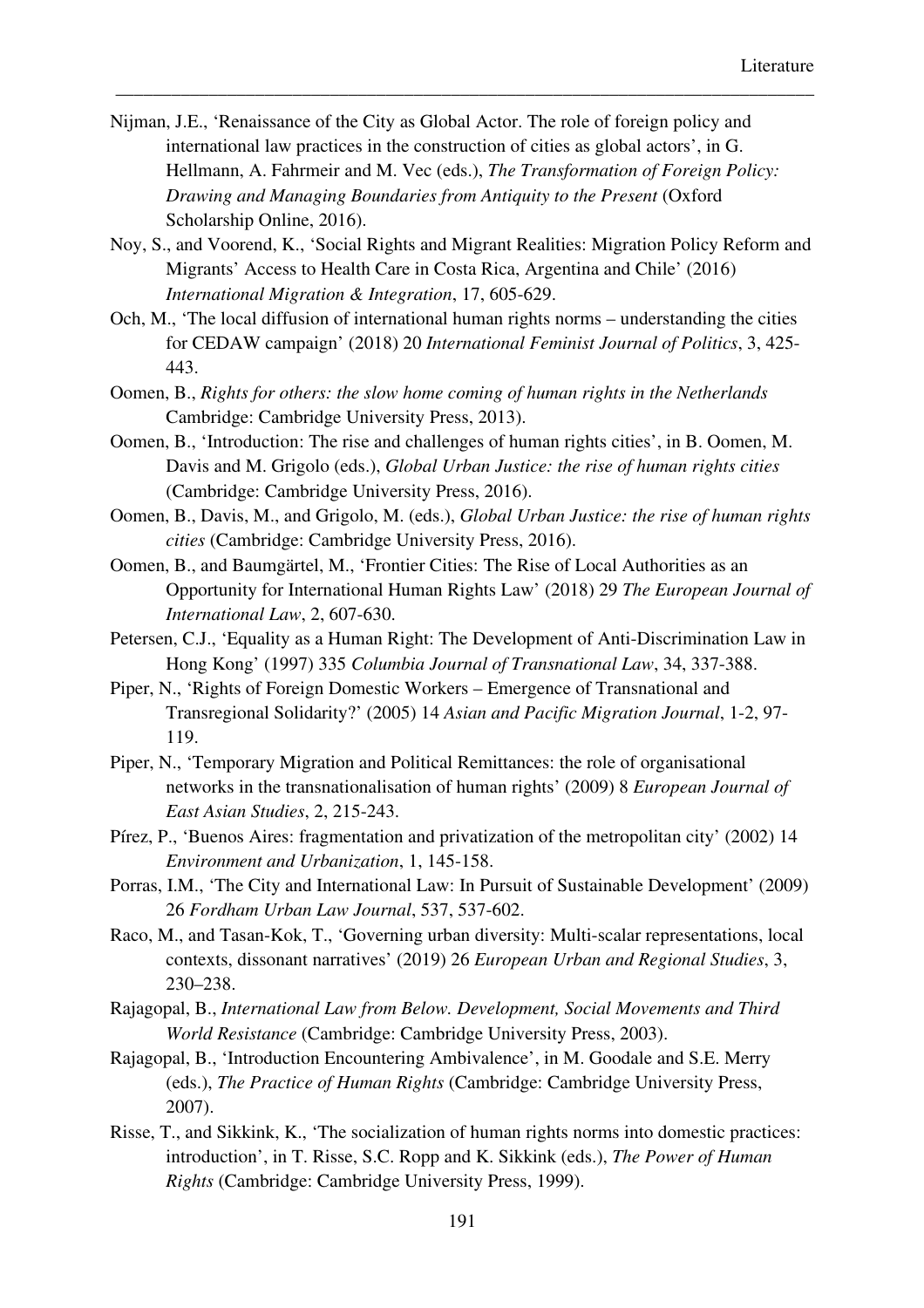Risse, T., Ropp, S.C., and Sikkink, K. (eds.), *The Persistent Power of Human Rights. From Commitment to Compliance* (Cambridge: Cambridge University Press, 2013).

- Robben, A.C.G.M., 'How Traumatized Societies Remember: The Aftermath of Argentina's Dirty War' (2005) 59 *Cultural Critique*, 120-164.
- Roodenburg, L., 'Urban approaches to human rights: tracking networks of engagement in Amsterdam's debate on irregular migration' (2019) 51 *The Journal of Legal Pluralism and Unofficial Law*, 2, 192-212
- Roodenburg, L., and Stolk, S., 'The desire to be an international law city: a self-portrait of The Hague and Amsterdam', in S. Stolk and R. Vos (eds.), *International Law's Selected Stories* (Palgrave Macmillan, forthcoming).
- Rodley, N., 'Non-state actors and human rights', in S. Sheeran and N. Rodley (eds.), *Routledge Handbook of International Human Rights Law* (Routledge, 2013).
- Ronconi, L., 'Massive Regularization and Assimilation in the Southern Cone: Estimating the Effects of Patria Grande' (2019).
- Sassen, S., *The Global City: New York, London, Tokyo* (Princeton: Princeton University Press, 1991).
- Sassen, S., 'Global cities and diasporic networks: Microsites in Global Civil Society' in H. Anheier, M. Glasius and M. Kaldor (eds.), *Global Civil Society* (Oxford: Oxford University Press, 2002).
- Saunders, D., *Arrival city. How the largest migration in history is shaping our world* (Vintage, 2012).
- Schiller, N., and Çağlar, A. (eds.), *Locating migration. Rescaling cities and migrants* (Ithaca: Cornell University Press, 2011).
- Sen, A., 'Elements of a Theory of Human Rights' (2004) 4 *Philosophy & Public Affairs*, 32, 315-356.
- Sennett, R., *Building and Dwelling: Ethics for the City* (Penguin Books Ltd, 2018).
- Shen, X.H.S., 'Re-branding without re-developing: constraints of Hong Kong's 'Asia's World City' brand (1997–2007)' (2010) 23 *The Pacific Review*, 2, 203-224.
- Sim, A., 'Organising Discontent: NGOs for Southeast Asian Migrant Workers in Hong Kong' (2003) 31 *Asian Journal of Social Science*, 31, 3, 478–510.
- Tai, B.Y.T., 'The Hong Kong ombudsman and human rights protection revisited' (2009) 17 *Asia Pacific Law Review*, 1, 95-114.
- Tai, B.Y.T., 'Hong Kong No More: From Semi-democracy to Semi-authoritarianism' (2018) 4 *Contemporary Chinese Political Economy and Strategic Relations: An International Journal,* 2, 395-430.
- Vaccotti, L., 'La construcción de un sujeto político. Migrantes y lucha por la vivienda en Buenos Aires' (2016) 26 *REMHU Revista Interdisciplinar da Mobilidade Humana*, 52, 37-54.
- Van den Berg, E., and Oomen, B., 'Towards a Decentralization of Human Rights: the Rise of Human Rights Cities', in T. van Lindert and D. Lettinga (eds.), *The Future of Human Rights in an Urban World* (The Strategic Studies Project, Amnesty International Netherlands, 2014).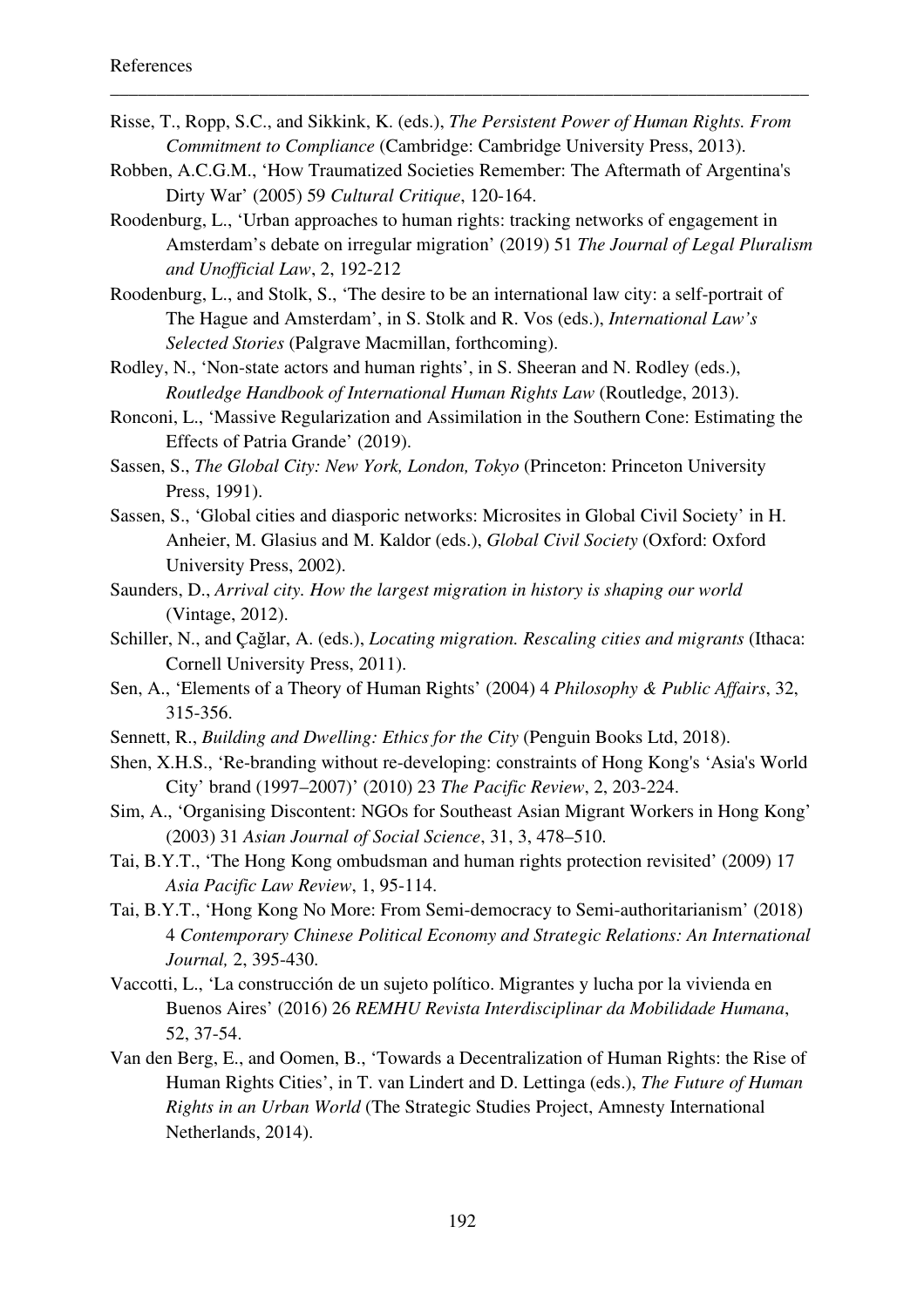Van Drunen, S.P.C., 'Struggling with the past: the human rights movement and the politics of memory in post-dictatorship Argentina (1983-2006)' (2010) PhD Thesis, University of Amsterdam.

\_\_\_\_\_\_\_\_\_\_\_\_\_\_\_\_\_\_\_\_\_\_\_\_\_\_\_\_\_\_\_\_\_\_\_\_\_\_\_\_\_\_\_\_\_\_\_\_\_\_\_\_\_\_\_\_\_\_\_\_\_\_\_\_\_\_\_\_\_\_\_\_\_\_\_

- Vermeersch, G., 'Transitional Justice in Argentinië: "La lucha para Memoria, Verdad y Justicia"' (2004) PhD Thesis, Universiteit Gent.
- Weissbrodt, D., 'Roles and Responsibilities of Non-State Actors', in D. Shelton (ed.), *The Oxford Handbook of International Human Rights Law* (Oxford: Oxford University Press, 2013).
- Vior, E.J., 'Migración, derechos humanos y orden político desde una perspectiva intercultural', in C. Lértora (ed.), *Las ideas del siglo XXI – XIIª Jornadas de Pensamiento Filosófico* (Buenos Aires: FEPAI, 2006).
- Wilson, R.A. (ed.), *Human rights, culture and context: Anthropological perspectives*. London: Pluto Press, 1997).
- Yeung, C., 'Human rights in Hong Kong: One Country Looms as Two Systems Fade' (2018) 4 *Contemporary Chinese Political Economy and Strategic Relations: An International Journal*, 2, 431-449.

### **Documents**

#### *Amsterdam*

- Gemeente Amsterdam (2014) Herijking Internationaal beleid 2014-2018. Amsterdam Internationaal Verantwoordelijke Hoofdstad, online at:
	- https://assets.amsterdam.nl/publish/pages/739435/herijking\_internationaal\_beleid\_201

4-2018.pdf (Last visited 20 August 2020).

- Gemeente Amsterdam (2015) Begroting 2015.
- Gemeente Amsterdam (2016) Brief Mensenrechten in Amsterdam, online at:
	- https://assets.amsterdam.nl/publish/pages/799393/brief\_mensenrechten\_in\_amsterdam .pdf (Last visited 20 August 2020).
- Gemeente Amsterdam (2016) Uitvoeringsplan Programma Vreemdelingen 2.0.
- Gemeente Amsterdam (2018) Uitvoeringsplan 24-uursopvang ongedocumenteerden, online at:https://www.amsterdam.nl/zorgondersteuning/ondersteuning/vluchtelingen/24uurso pvangongedocumenteerden/ (Last visited 20 August 2020).
- Gemeente Amsterdam (2018) Staat van de Organisatie, online at: https://www.amsterdam.nl/publish/pages/871659/staat\_van\_de\_organisatie-2018.pdf (Last visited 20 August 2020).
- Gemeente Amsterdam (2019) Deelname aan de pilot LVV (Landelijke Vreemdelingen Voorziening) en samenwerkingsafspraken DT&V Dublin claimanten.
- Gemeenteraad (2015) Brief aan de Gemeenteraad 25 augustus 2015 Amsterdamse mensenrechtenagenda.
- Gemeenteraad (2016) Raadsbesluit 6 september 2016. Vaststellen van de uitgangspunten van Mensenrechten in Amsterdam.
- Gemeenteraad (2016) Voordracht voor de raadsvergadering van 14 september 2016. Vaststellen brief Mensenrechten in Amsterdam.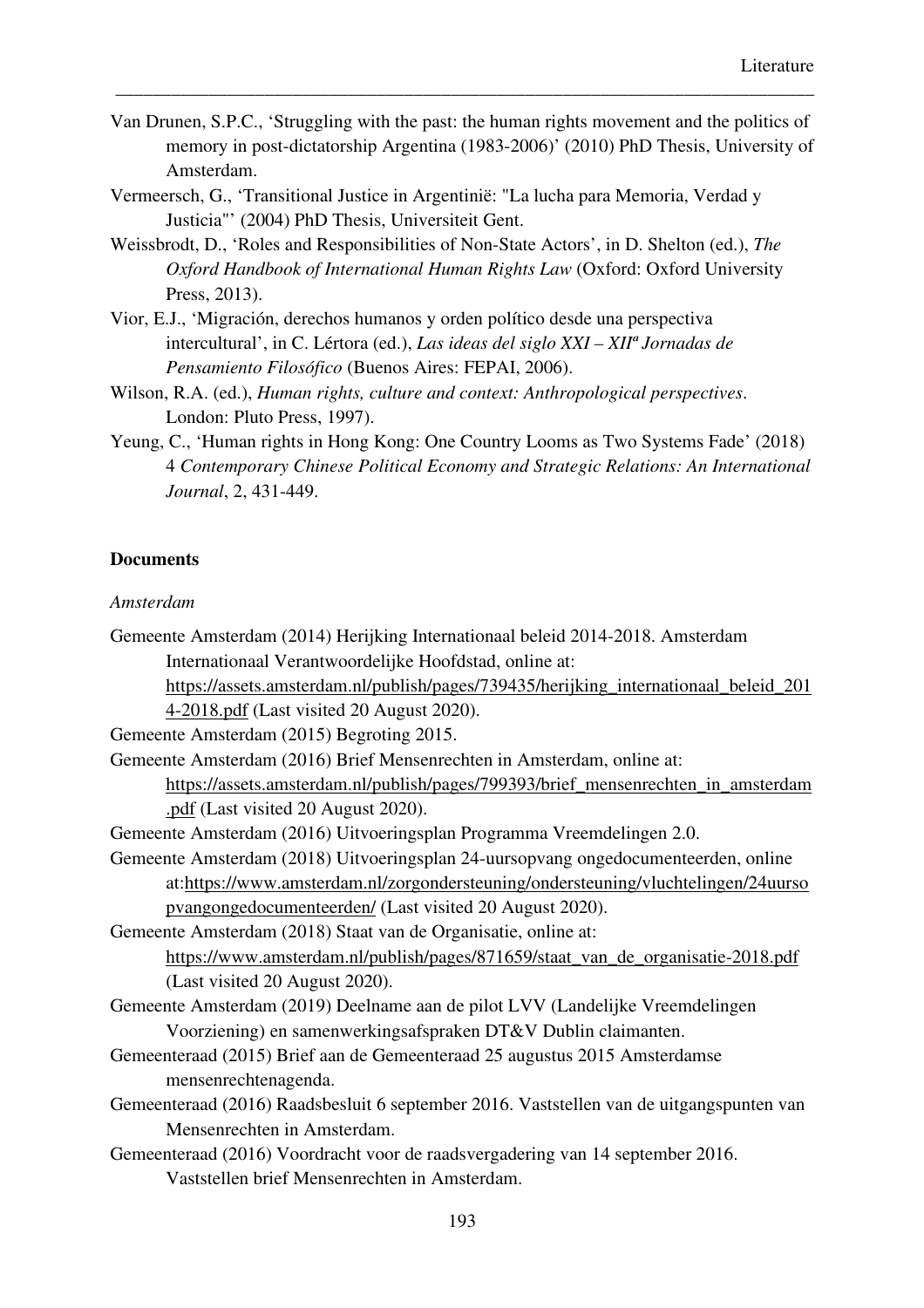Gemeenteraad (2016) Raadsbrief Uitvoering programma vreemdelingen.

Gemeenteraad (2019) Motie 2019/69. Motie van de leden Simons en Kiliç inzake het uitvoeringsplan 24-uursopvang voor ongedocumenteerden (delen van informatie met IND en DT&V), online at: https://amsterdam.raadsinformatie.nl/document/7297110/ (Last visited 20 August 2020).

\_\_\_\_\_\_\_\_\_\_\_\_\_\_\_\_\_\_\_\_\_\_\_\_\_\_\_\_\_\_\_\_\_\_\_\_\_\_\_\_\_\_\_\_\_\_\_\_\_\_\_\_\_\_\_\_\_\_\_\_\_\_\_\_\_\_\_\_\_\_\_\_\_\_\_

Gemeenteraad (2019) Motie 2019/77. Motie van het lid Nanninga inzake het uitvoeringsplan 24-uursopvang voor ongedocumenteerden (nulmeting overlast en andere meldingen per locatie 24-uursopvang), online at:

https://amsterdam.raadsinformatie.nl/document/7297256/ (Last visited 20 August 2020).

- Gemeenteraad (2019) Motie 1040.16 CH inzake uitbreiding bed, bad, broodvoorzieningen naar 24-uurs opvang conform het Gronings Model.
- Gemeenteraad (2019) Brief Deelname aan LVV, online at: https://geenillegalen.nl/getekende\_brief\_deelname\_aan\_lvv.pdf (Last visited 20 August 2020).
- Gemeenteraad (2019) Brief Voortgang uitvoeringsplan 24 uurs opvang ongedocumenteerden, online at:

https://amsterdam.raadsinformatie.nl/document/7877424/1/09012f9782a818ba (Last visited 20 August 2020).

Groenlinks, D66, PVDA and SP (2018) Coalitieakkoord 'Een Nieuwe Lente een Nieuw Geluid', online at:

https://assets.amsterdam.nl/publish/pages/887342/coalitieakkoord\_amsterdam\_2018.p df (Last visited 20 August 2020).

- Ministerie van Veiligheid en Justitie (2015) Brief van de staatssecretaris van Veiligheid en Justitie, Nr. 1944, online at: https://zoek.officielebekendmakingen.nl/kst-19637- 1944.html (Last visited 20 August 2020).
- Ministerie van Justitie en Veiligheid (2018) Stand van zaken Locaties Vreemdelingen Voorzieningen (LVV).
- Ministerie van Justitie en Veiligheid (2018) Brief van de Staatssecretaris van Justitie en Veiligheid, 29 November 2018, Kamerstukken 19637.

Ministerie van Veiligheid en Justitie (2018) Brief van de Staatssecretaris van Veiligheid en Justitie, Kamerstukken 19637, nr. 2445, online at: https://zoek.officielebekendmakingen.nl/kst-196372445.html (Last visited 20 August

2020).

Ministerie van Justitie en Veiligheid and VNG (2018) Samenwerkingsafspraken Landelijke Vreemdelingen Voorziening (LVV), online at:

https://vng.nl/files/vng/brieven/2018/attachments/20181130\_getekendesamenwerkings afspraak-lvv.pdf (Last visited 20 August 2020).

Tertium, Pakhuis de Zwijger en Gemeente Amsterdam (2015) Amsterdammers over mensenrechten. Mensenrechtengesprekken in de stad, online at: https://www.tertium.nl/wp-content/uploads/2016/12/Amsterdammers-over-Mensenrechten-web.pdf (Last visited 20 August 2020).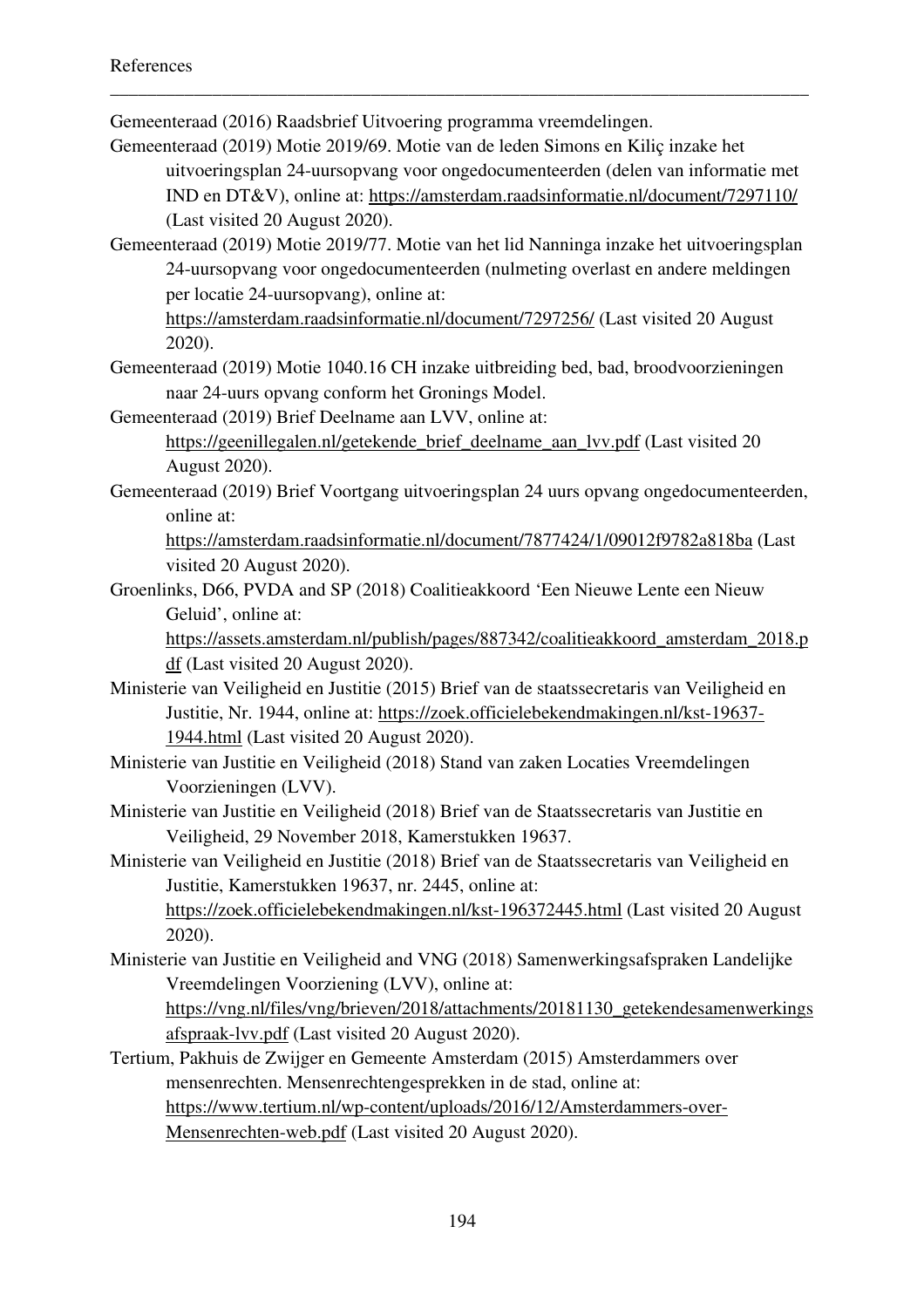VNG en Amnesty International (2012) Report Goed Bezig. De Betekenis van Mensenrechten voor Gemeenten, online at:

\_\_\_\_\_\_\_\_\_\_\_\_\_\_\_\_\_\_\_\_\_\_\_\_\_\_\_\_\_\_\_\_\_\_\_\_\_\_\_\_\_\_\_\_\_\_\_\_\_\_\_\_\_\_\_\_\_\_\_\_\_\_\_\_\_\_\_\_\_\_\_\_\_\_\_

https://vng.nl/files/vng/publicatie\_goed\_bezig\_over\_mensenrechten.pdf (Last visited 20 August 2020).

VVD, CDA, D66 en ChristenUnie (2017) Coalitieakkoord 'Vertrouwen in de Toekomst', online at:

https://www.rijksoverheid.nl/documenten/publicaties/2017/10/10/regeerakkoord-2017-vertrouwen-in-de-toekomst (Last visited 20 August 2020).

#### *Hong Kong*

Mission for Migrant Workers (2017) Pictures from the inside: Investigating living accommodation of women migrant domestic workers towards advocacy and action, online at:

https://issuu.com/migrantshk/docs/pictures\_from\_the\_inside\_a4?fbclid=IwAR2ERs1d NS6Qde0v0A-\_d1JRRgmkFMTtWWv-duiADVZ620QqurzzNqQxuJU (Last visited 20 August 2020).

- Equal Opportunities Commission (2010) Understanding the Race Discrimination Ordinance A Guide for Foreign Domestic Helpers and their Employers, online at: https://www.eoc.org.hk/EOC/Upload/UserFiles/File/rdo/FDHbooklet-e.pdf (Last visited 20 August 2020).
- Equal Opportunities Commission (2016) Discrimination Law Review Submissions to the Government, online at: https://www.eoc.org.hk/EOC/GraphicsFolder/InforCenter/dlr/content.aspx?ItemID=13

656 (Last visited 20 August 2020).

- Hong Kong Government (2008) Tenth to Thirteenth Reports of the People's Republic of China under the International Convention on the Elimination of All Forms of Racial Discrimination - Part Two: Hong Kong Special Administrative Region.
- Hong Kong Government (2014) Hong Kong Special Administrative Region (HKSAR) Government's Response to the List of Issues raised by the United Nations Committee on Economic, Social and Cultural Rights in relation to the second periodic report of the People's Republic of China.
- Hong Kong Government (2018) Speech by the Chief Executive, 'The Chief Executive's 2018 Policy Address to the Legislative Council', online at: https://www.policyaddress.gov.hk/2018/eng/speech.html (Last visited 20 August 2020).
- Hong Kong Government (2018) Action Plan to Tackle Trafficking in Persons and to Enhance Protection of Foreign Domestic Helpers in Hong Kong, online at: https://www.sb.gov.hk/eng/special/pdfs/Action%20Plan%20to%20Tackle%20TIP%2 0and%20to%20Protection%20FDHs.pdf (Last visited 20 August 2020).
- Hong Kong Government (2018) Universal Periodic Review 3rd cycle. National report China, online at: http://daccessods.un.org/access.nsf/Get?Open&DS=A/HRC/WG.6/31/CHN/1&Lang=E (Last visited 20 August 2020).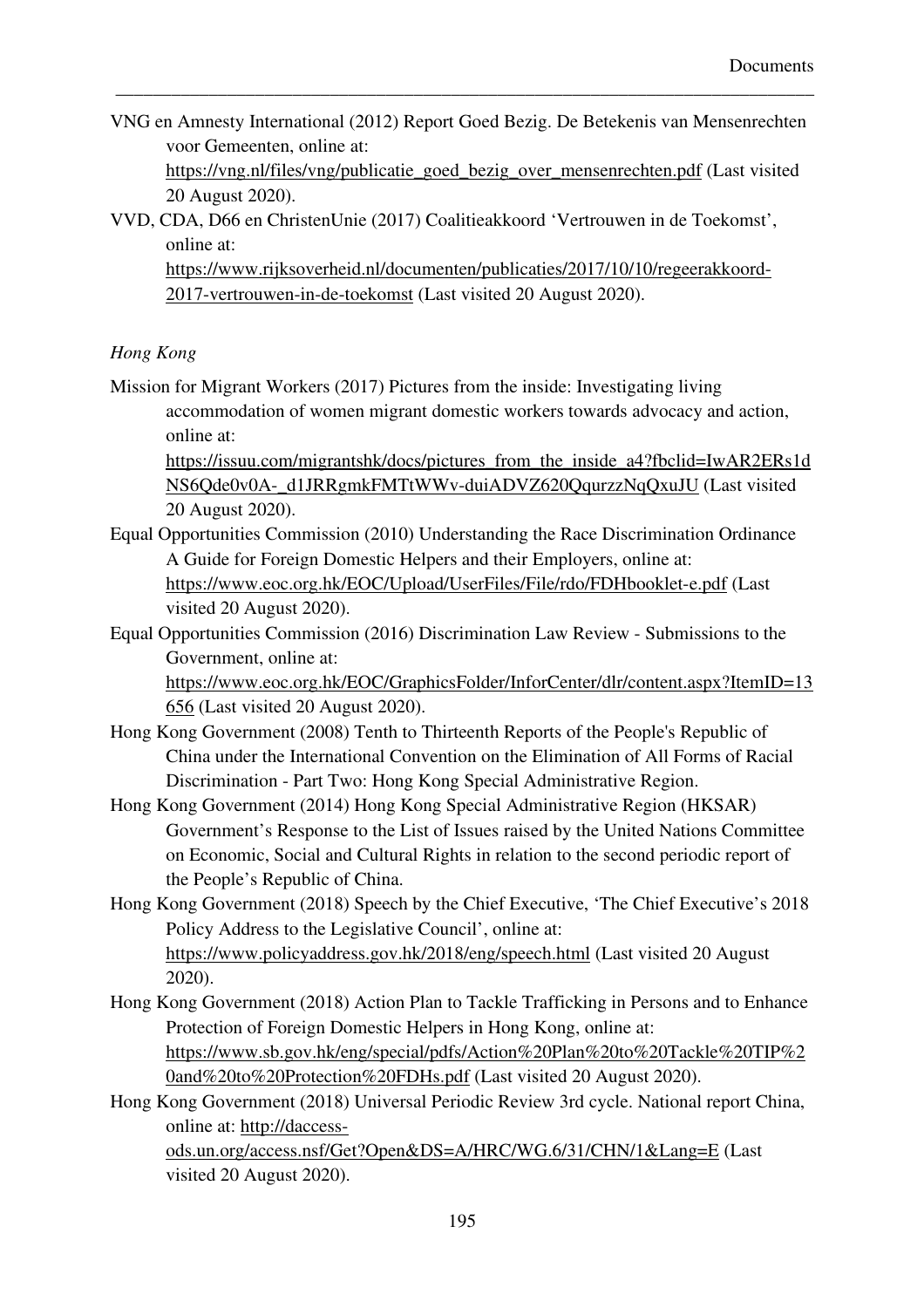Hong Kong Government (2019) Fourth Report of the Hong Kong Special Administrative Region (HKSAR) of the People's Republic of China (PRC) in the light of the International Covenant on Civil and Political Rights.

\_\_\_\_\_\_\_\_\_\_\_\_\_\_\_\_\_\_\_\_\_\_\_\_\_\_\_\_\_\_\_\_\_\_\_\_\_\_\_\_\_\_\_\_\_\_\_\_\_\_\_\_\_\_\_\_\_\_\_\_\_\_\_\_\_\_\_\_\_\_\_\_\_\_\_

- Labour Department (2016) Letter to the LegCo Commission on Manpower. Occupational Safety of foreign domestic helpers when cleaning outward-facing window.
- Labour Department (2018) Code of Practice for Employment Agencies, online at: https://www.eaa.labour.gov.hk/\_res/pdf/CoP\_Eng.pdf (Last visited 20 August 2020).
- Labour Department (2016) Letter to the LegCo Commission on Manpower. Occupational Safety of foreign domestic helpers when cleaning outward-facing window, online at: https://www.legco.gov.hk/yr16-17/english/panels/mp/papers/mp20161115cb2-218-1 e.pdf (Last visited 20 August 2020).
- Legislative Council (2019) Paper on The formal adoption by the United Nations Human Rights Council of the report by its Working Group on the Universal Periodic Review on the third review of the Hong Kong Special Administrative Region, online at: https://www.legco.gov.hk/yr18-19/english/panels/ca/papers/ca20190415cb2-1179-3 e.pdf (Last visited 20 August 2020).
- Universal Periodic Review third cycle China (2018) Report of the Office of the United Nations High Commissioner for Human Rights, compilation on China, online at: https://documents-dds-

ny.un.org/doc/UNDOC/GEN/G18/259/12/PDF/G1825912.pdf?OpenElement (Last visited 20 August 2020).

Universal Periodic Review third cycle China (2018) Questions submitted in advance.

Universal Periodic Review third cycle China (2018) Addendum Views on conclusions and/or recommendations, voluntary commitments and replies presented by the State under review, online at: https://documents-dds-

ny.un.org/doc/UNDOC/GEN/G19/041/01/PDF/G1904101.pdf?OpenElement (Last visited 20 August 2020).

# *Buenos Aires*

Amnesty International (2019) Argentina Submission to the United Nations Committee on the Protection of the Rights of All Migrant Workers and Members of Their Families 31st Session, online at:

https://www.amnesty.org/download/Documents/AMR1308792019ENGLISH.pdf (Last visited 20 August 2020).

- Buenos Aires Ciudad, Secretaría de Derechos Humanos y Pluralismo Cultural (2018) Plan Local de Acción en Derechos Humanos 2019-2020, online at: https://www.buenosaires.gob.ar/sites/gcaba/files/plan\_local\_ddhh\_web\_2.pdf (Last visited 20 August 2020).
- Buenos Aires Ciudad (2015) Separata del Boletín Oficial de la Ciudad de Buenos Aires. Subsecretaría de Derechos Humanos y Pluralism Cultural. N° 4783 16/12/2015.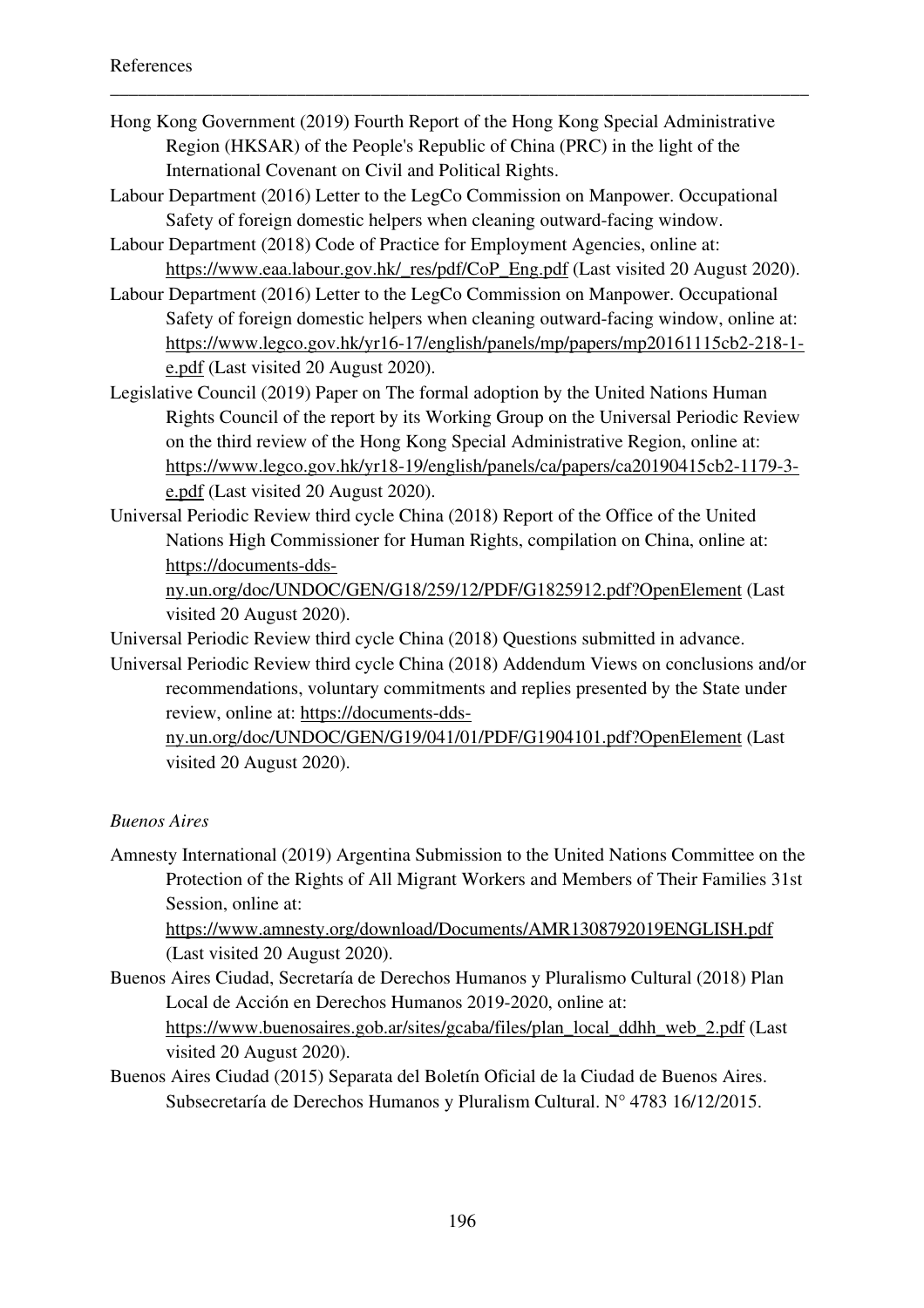Instituto Nacional contra la Discriminación, la Xenofobia y el Racismo (2014) Mapa Nacional de la Discriminación. Segunda Edición, online at:

http://www.inadi.gob.ar/mapa-discriminacion/documentos/mapa-de-la-

discriminacion-segunda-edicion.pdf (Last visited 20 August 2020).

Interamerican Commission on Human Rights (2015) Human Rights of Migrants, Refugees, Stateless Persons, Victims of Human Trafficking and Internally Displaced Persons: Norms and Standards of the Inter-American Human Rights System, online at: http://www.oas.org/en/iachr/reports/pdfs/HumanMobility.pdf (Last visited 20 August 2020).

\_\_\_\_\_\_\_\_\_\_\_\_\_\_\_\_\_\_\_\_\_\_\_\_\_\_\_\_\_\_\_\_\_\_\_\_\_\_\_\_\_\_\_\_\_\_\_\_\_\_\_\_\_\_\_\_\_\_\_\_\_\_\_\_\_\_\_\_\_\_\_\_\_\_\_

National Commission on the Disappearance of Persons (1984) Report Nunca Más (Never Again), online at:

http://www.desaparecidos.org/nuncamas/web/english/library/nevagain/nevagain\_001. htm (Last visited 20 August 2020).

Secretaría de Derechos Humanos y Pluralismo Cultural (2017) Plan Nacional de Acción en Derechos Humanos, online at:

https://www.argentina.gob.ar/sites/default/files/plan\_nacional\_de\_accion\_en\_ddhh\_de \_argentina\_2017.pdf (Last visited 20 August 2020).

# **Legal material**

# *Amsterdam*

Centrale Raad van Beroep, ECLI:NL:CRVB:2014:4178 [2014], online at: https://uitspraken.rechtspraak.nl/inziendocument?id=ECLI:NL:CRVB:2014:4178; (Last visited 20 August 2020).

European Court of Human Rights, 17931/16, *Gadaa Ibrahim HUNDE v. the Netherlands* [2016], online at: https://hudoc.echr.coe.int/eng#{%22itemid%22:[%22001-165569%22]} (Last visited 20 August 2020).

European Social Charter, Complaint No. 90/2013 *Conference of European Churches (CEC) v. The Netherlands* [2013], online at: https://www.coe.int/en/web/european-socialcharter/processed-complaints/-/asset\_publisher/5GEFkJmH2bYG/content/no-90-2013 conference-of-european-churches-cec-v-the-netherlands?inheritRedirect=false (Last visited 20 August 2020).

Council of Europe, Committee of Ministers, Resolution CM/ResChS(2015)5 regarding Complaint No. 90/2013, *Conference of European Churches (CEC) v. the Netherlands* [2015]**,**  online at: https://search.coe.int/cm/Pages/result\_details.aspx?ObjectID=09000016805c40be (Last visited 20 August 2020).

# *Hong Kong*

Court of First Instance, *Comilang, Milagros Tecson and another v. Director of Immigration* [2014], online at: https://www.hongkongcaselaw.com/comilang-milagros-tecson-and-anotherv-director-of-immigration/ (Last accessed 20 August 2020).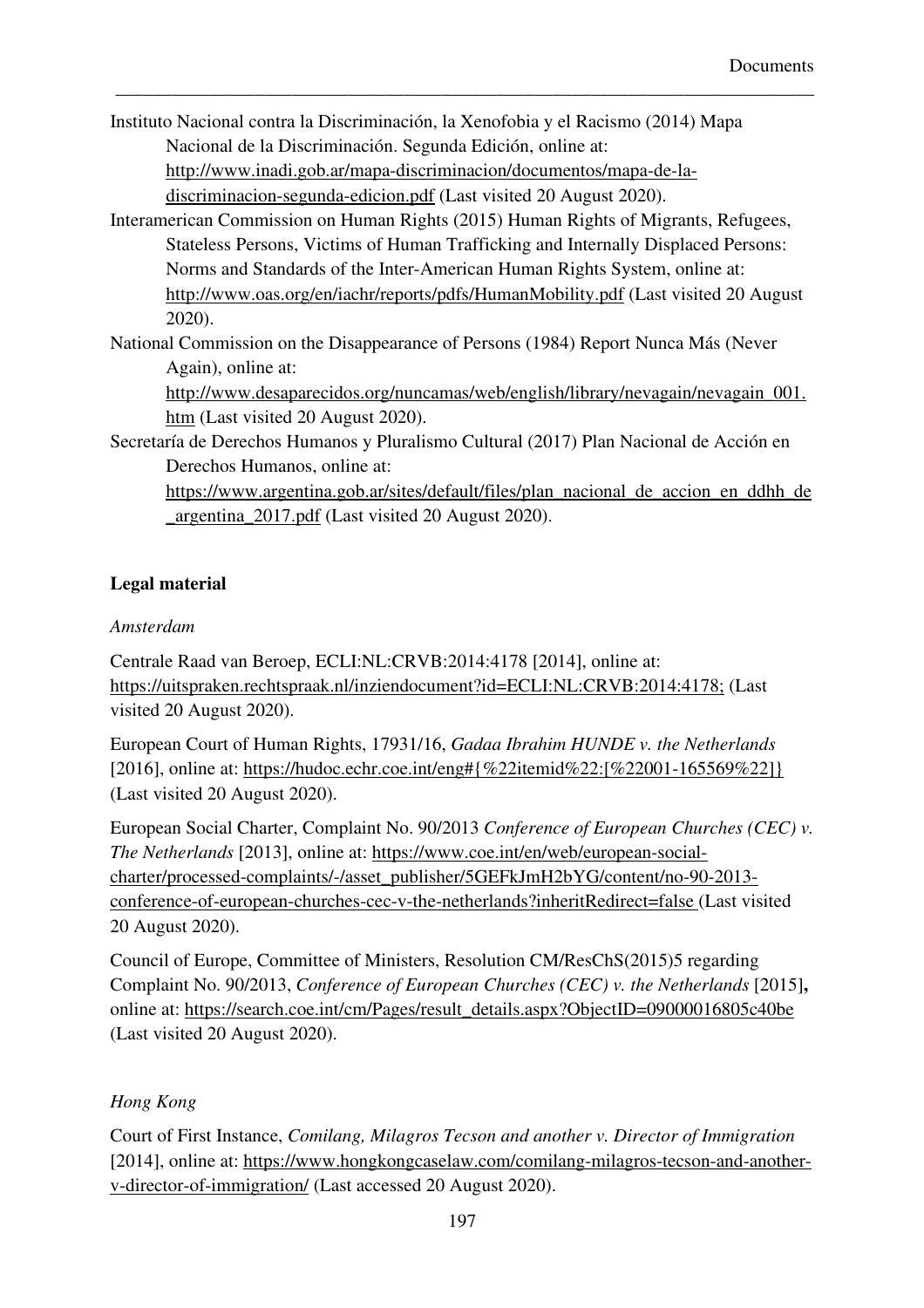High Court of Hong Kong, No. 1555 of 2000, *Equal Opportunities Commission v. Director of Education* [2001], online at: https://www.escr-net.org/caselaw/2009/equal-opportunitiescommission-v-director-education-no-1555-2000 (Last accessed 20 August 2020).

\_\_\_\_\_\_\_\_\_\_\_\_\_\_\_\_\_\_\_\_\_\_\_\_\_\_\_\_\_\_\_\_\_\_\_\_\_\_\_\_\_\_\_\_\_\_\_\_\_\_\_\_\_\_\_\_\_\_\_\_\_\_\_\_\_\_\_\_\_\_\_\_\_\_\_

## *Buenos Aires*

Federal Administrative Contentious Chamber, Nr. 3061/2017, *Centro de Estudios Legales y Sociales y Otros v. la Dirección Nacional de Migraciones* [2017], online at: https://www.cels.org.ar/web/wp-content/uploads/2018/03/fallo-camara-migrantes.pdf (Last accessed 20 August 2020).

# **Online sources/websites**

### *Amsterdam*

- Amnesty Nederland (no date) Interview with mayor Van der Laan, 'Ik ben getergd', online at: https://www.amnesty.nl/wordt-vervolgd/ik-ben-getergd (Last visited 20 August 2020).
- Gemeente Amsterdam (no date), webpage on municipal policy on accessibility, 'Wat de gemeente aan toegankelijkheid doet', online at: https://www.amsterdam.nl/iedereendoet-mee/watdoetdegemeente/ (Last visited 20 August 2020).
- Gemeente Amsterdam (no date) Webpage, 'Volg het beleid: diversiteit', online at: https://www.amsterdam.nl/bestuur-organisatie/volg-beleid/diversiteit/ (Last visited 20 August 2020).
- Gemeenteraad (2014) Policy proposal, 'Mensenrechteneducatie', online at: https://assets.amsterdam.nl/publish/pages/582861/initiatiefvoorstel\_mensenrechtenedu catie\_200114.pdf (Last visited 20 August 2020).
- Gemeenteraad, Minutes 01 September 2016, 14 September 2016, 13 January 2019, 23 January 2019, online at: https://amsterdam.raadsinformatie.nl/ (Last visited 20 August 2020).
- NRC (2018) News Article, 'Wrikken voor een knetterlinks Amsterdam', online at: https://www.nrc.nl/nieuws/2018/05/22/wrikken-voor-een-knetterlinks-amsterdama1603858 (Last visited 20 August 2020).
- NRC (2018) News Article, 'Ons stadsbestuur knetterlinks? Knetterdom zul je bedoelen', online at: https://www.nrc.nl/nieuws/2018/10/17/ons-stadsbestuur-knetterlinksknetterdom-zal-je-bedoelen-a2624817 (Last visited 20 August 2020).
- Parool (2015) News Article, 'Van der Laan bespreekt mensenrechten in Israël', online at: https://www.parool.nl/nieuws/van-der-laan-bespreekt-mensenrechten-inisrael~be5bff9c/ (Last visited 20 August 2020).
- Parool (2017) News Article, '50 asielzoekers uit bed-bad-brood gezet, 16 rond kerst', online at: https://www.parool.nl/nieuws/50-asielzoekers-uit-bed-bad-brood-gezet-16-rondkerst~b67b913c/ (Last visited 20 August 2020).
- Parool (2018) News Article, 'Den Haag bezorgd over plannen 24-uurs opvang Amsterdam', online at: https://www.parool.nl/amsterdam/den-haag-bezorgd-over-plannen-24 uursopvang amsterdam~a4599880/ (Last visited 20 August 2020).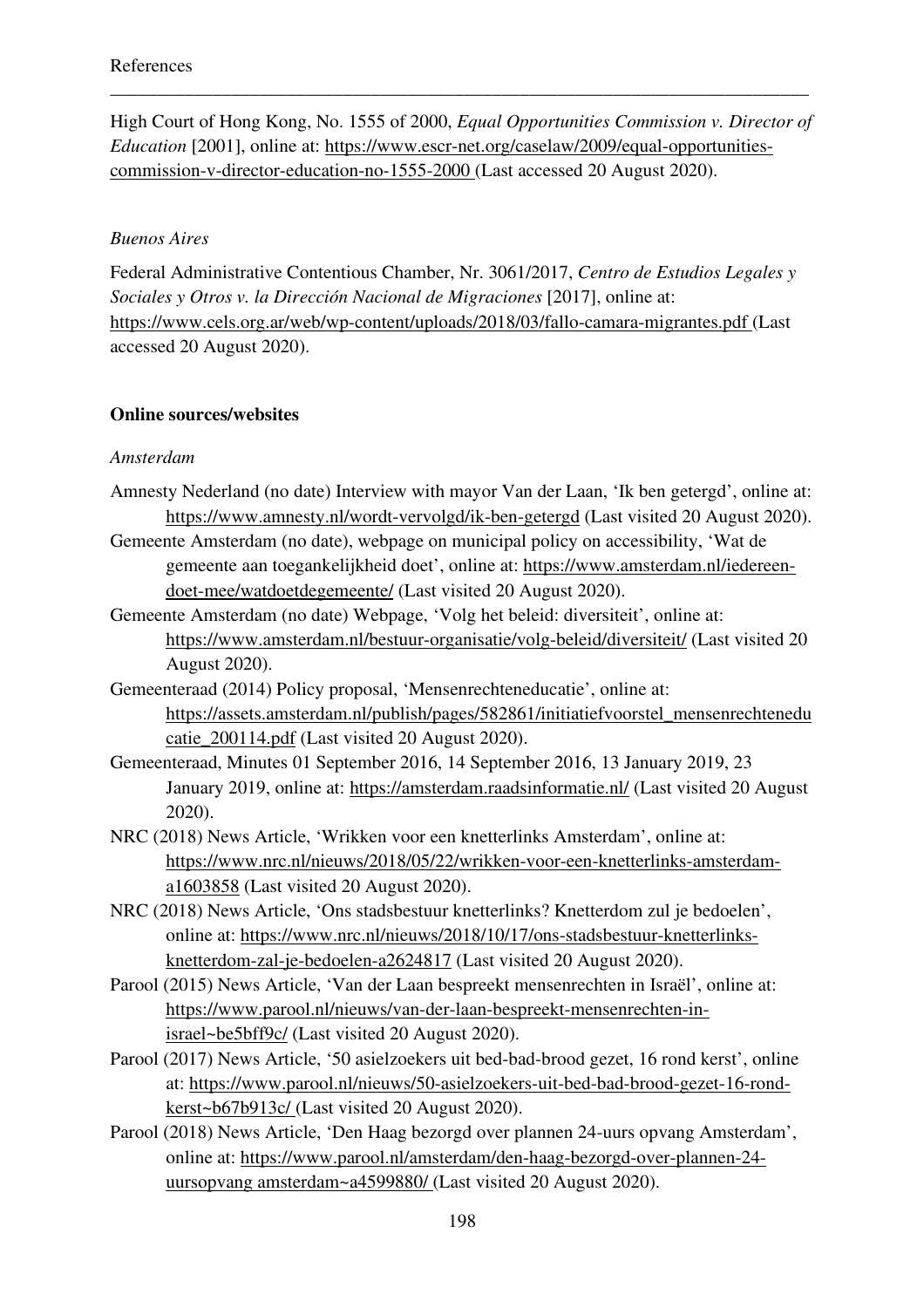Rekenkamer Amsterdam (2016) News Article, 'Publieksonderzoek 2015: Privacy van burgers met een hulpvraag', online at:

\_\_\_\_\_\_\_\_\_\_\_\_\_\_\_\_\_\_\_\_\_\_\_\_\_\_\_\_\_\_\_\_\_\_\_\_\_\_\_\_\_\_\_\_\_\_\_\_\_\_\_\_\_\_\_\_\_\_\_\_\_\_\_\_\_\_\_\_\_\_\_\_\_\_\_

https://www.rekenkamer.amsterdam.nl/onderzoek/privacy-van-burgers-met-eenhulpvraag-geeft-amsterdam-voldoende-aandacht/ (Last visited 20 August 2020).

- Volkskrant (2013) News Article, 'Van der Laan roept op tot staatsklacht tegen Rusland', online at: https://www.volkskrant.nl/nieuws-achtergrond/van-der-laan-roept-op-totstaatsklacht-tegen-rusland~b39c85cd/ (Last visited 20 August 2020).
- Volkskrant (2018) News Article, 'Amsterdam's gemeentebestuur zet zich af tegen kabinet', online at: https://www.volkskrant.nl/nieuws-achtergrond/amsterdamsgemeentebestuur-zetzich-aftegenhetkabinet~b66fe20c/ (Last visited 20 August 2020).
- Volkskrant (2019) Interview alderman Groot Wassink, 'Amsterdamse wethouder Groot Wassink krijgt zijn 24-uurs opvang voor vreemdelingen. De humane kant staat voorop', online at: https://www.volkskrant.nl/nieuws-achtergrond/amsterdamsewethouder-groot-wassink-krijgt-zijn-24-uursopvang-voor-vreemdelingen-de-humanekant-staat-voorop~b3d7fbf2/ (Last visited 20 August 2020).

# *Hong Kong*

- Amnesty International (2019) News Article, 'Hong Kong: Free jailed pro-democracy Umbrella Movement protest leaders', online at: https://www.amnesty.org/en/latest/news/2019/04/hong-kong-free-jailed-prodemocracy-umbrella-movement-protest-leaders/ (Last visited 20 August 2020).
- BBC (2016) News Article, 'Hong Kong maids seek high-rise window cleaning ban', online at: https://www.bbc.com/news/world-asia-37271705 (Last visited 20 August 2020).
- BBC (2018) News Article, 'Hong Kong government bans pro-independence party', online at: https://www.bbc.com/news/world-asia-45623556 (Last visited 20 August 2020).
- Brand Hong Kong (2020) Brand Hong Kong Factsheet, 'What is Brand Hong Kong?', online at:

https://www.brandhk.gov.hk/html/en/BrandHongKong/WhatIsBrandHongKong.html (Last visited 20 August 2020).

- Brand Hong Kong (2020) News article, 'Update National Security Law', online at: https://www.brandhk.gov.hk/html/en/WhatSOn/Hong-Kong-Update-National-Security-Law.html (Last accessed 20 August 2020).
- HELP for domestic workers (no date) Webpage, 'Key Issues', online at: https://helpfordomesticworkers.org/en/key-issues/ (Last accessed 20 August 2020).
- Hong Kong government (2016) Press Release, 'Safety clause on cleaning outward-facing windows to be added to Standard Employment Contract for foreign domestic helpers', online at: https://www.info.gov.hk/gia/general/201611/14/P2016111400643.htm (Last visited 20 August 2020).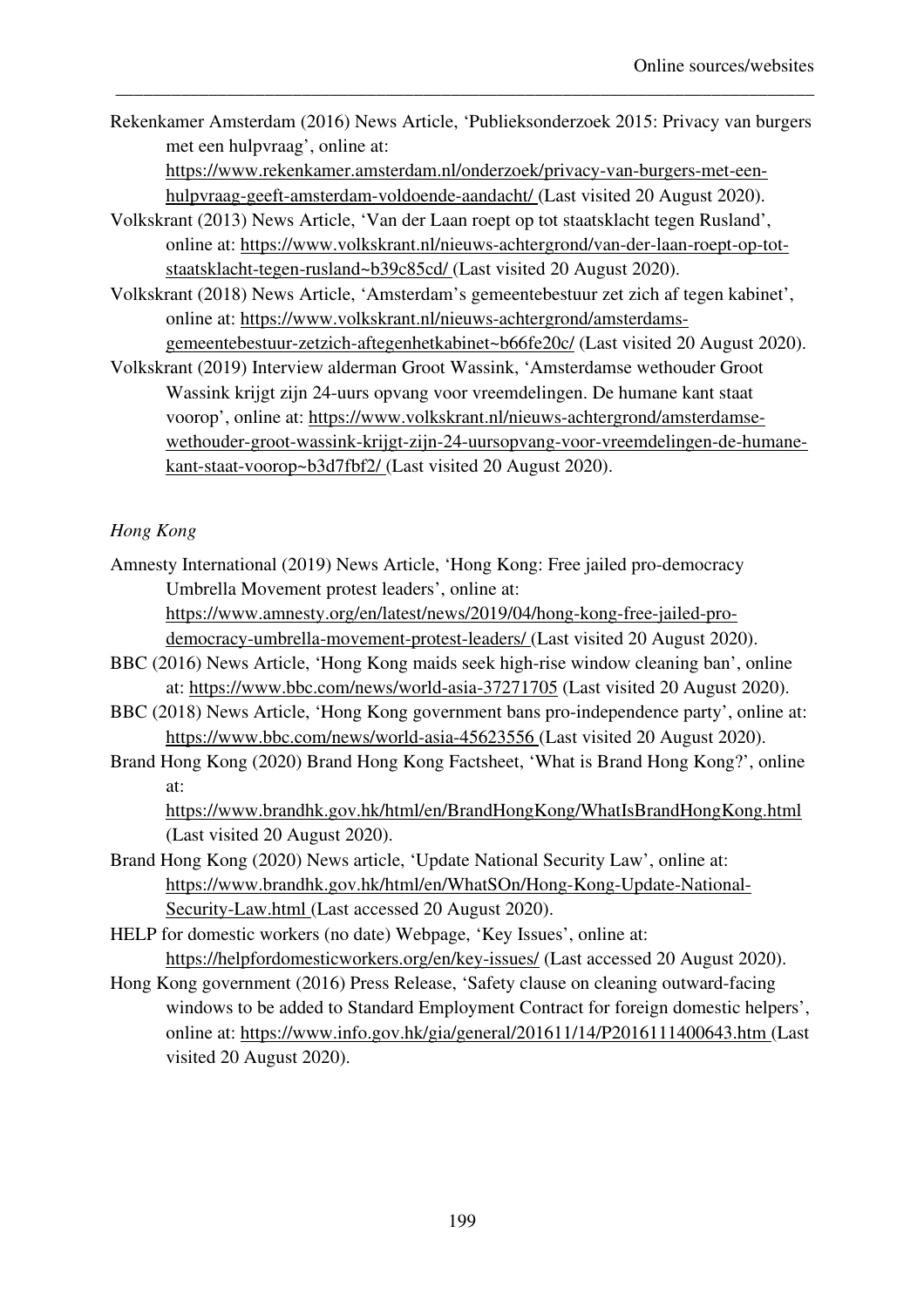Hong Kong government (2018) Press Release, 'the Government announced today (September 28) that the Minimum Allowable Wage (MAW) for foreign domestic helpers (FDHs) in Hong Kong will be increased by 2.5 per cent, from \$4,410 to \$4,520 per month', online at:

\_\_\_\_\_\_\_\_\_\_\_\_\_\_\_\_\_\_\_\_\_\_\_\_\_\_\_\_\_\_\_\_\_\_\_\_\_\_\_\_\_\_\_\_\_\_\_\_\_\_\_\_\_\_\_\_\_\_\_\_\_\_\_\_\_\_\_\_\_\_\_\_\_\_\_

https://www.info.gov.hk/gia/general/201809/28/P2018092800357.htm#:~:text=The%2 0Government%20announced%20today%20(September,%244%2C410%20to%20%24 4%2C520%20per%20month. (Last visited 20 August 2020).

- Hong Kong Government (2018) Press release, 'Speech of the Chief Secretary for Administration at United Nations Human Rights Council plenary meeting', online at: https://www.info.gov.hk/gia/general/201903/15/P2019031500785.htm (Last visited 20 August 2020).
- Legislative Council, Minutes 19 April 2016; 25 May 2016; 01 June 2016; 9 November 2016; December 2017, online at: https://www.legco.gov.hk/general/english/counmtg/yr16- 20/mtg\_1920.htm#hansard (Last visited 20 August 2020).
- New York Times (2016) News Article, 'After Window-Washing Deaths, a Debate Over Migrants' Rights in Hong Kong', online at: https://www.nytimes.com/2016/11/23/world/asia/hong-kong-migrants-domesticworkers.html (Last visited 20 August 2020).
- Pathfinders (2017) Written Submission on the Review of Statutory Maternity Leave, online at: http://www.pathfinders.org.hk/public/wp-content/uploads/PathFinders-Written-Submission-on-Review-of-Statutory-Maternity-Leave-18-July-2017.pdf (Last visited 20 August 2020).
- South China Morning Post (2016) News Article, 'Window-cleaning ban for Hong Kong's domestic helpers will not keep them safe, campaigners say', online at: https://www.scmp.com/news/hong-kong/educationcommunity/article/2047296/window-cleaning-ban-hong-kongs-domestic-helpers (Last visited 20 August 2020).
- South China Morning Post (2016) News Article, 'Stop forcing domestic workers to clean windows, Philippine government insists after series of high-rise deaths', online at: https://www.scmp.com/news/hong-kong/economy/article/2021749/philippinegovernment-ask-hong-kong-officials-remove-window (Last visited 20 August 2020).

### *Buenos Aires*

- Buenos Aires Ciudad (no date) Platform of the Collectivities of BA Celebra, online at: https://baxcolectividades.buenosaires.gob.ar/ (Last visited 20 August 2020).
- Buenos Aires Ciudad (no date) Webpage, 'BA Celebra', online at: https://www.buenosaires.gob.ar/derechoshumanos/ba-celebra (Last visited 20 August 2020).
- Buenos Aires Ciudad (2019) News Article, 'Buenos Aires celebró España y Francia en Av. de Mayo', online at: https://www.buenosaires.gob.ar/derechoshumanos/noticias/este-finde-semana-buenos-aires-celebra-espana-y-francia-en-av-de-mayo (Last visited 20 August 2020).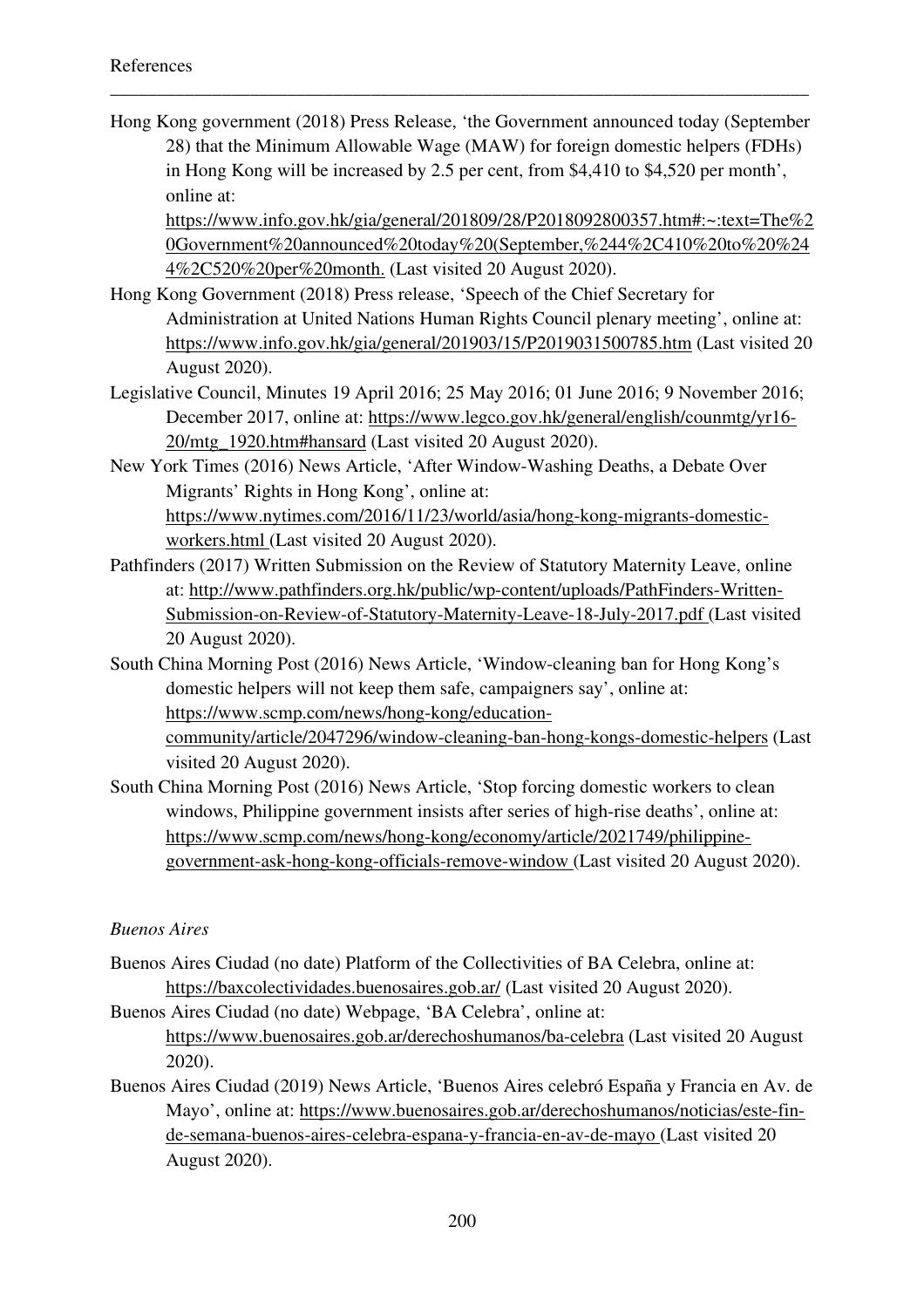Centro de Estudios Legales y Sociales (2016) News Article, 'La irregularidad migratoria no es motive de detención', online at: https://www.cels.org.ar/web/en/2016/08/lairregularidad-migratoria-no-es-motivo-de-detencion/ (Last visited 20 August 2020).

\_\_\_\_\_\_\_\_\_\_\_\_\_\_\_\_\_\_\_\_\_\_\_\_\_\_\_\_\_\_\_\_\_\_\_\_\_\_\_\_\_\_\_\_\_\_\_\_\_\_\_\_\_\_\_\_\_\_\_\_\_\_\_\_\_\_\_\_\_\_\_\_\_\_\_

- Centro de Estudios Legales y Sociales (2017) News Article, '*Mientras* el *gobierno nacional profundiza* la *estigmatización* de los *extranjeros*, las *organizaciones pedimos diálogo', online at: https://www.cels.org.ar/web/en/2017/01/mientras-el-gobierno-nacional*profundiza-la-estigmatizacion-de-los-extranjeros-las-organizaciones-pedimos-dialogo/ (Last visited 20 August 2020).
- Centro de Estudios Legales y Sociales (2018) News Article, 'El dnu de migrantes fue declarado inconstitucional por el poder judicial', online at: https://www.cels.org.ar/web/2018/03/el-dnu-de-migrantes-fue-declaradoinconstitucional-por-el-poder-judicial/ (Last visited 20 August 2020).
- Centro de Estudios Legales y Sociales (2019) News Article, 'agenda migrante para 2020', online at: https://www.cels.org.ar/web/2019/12/organizaciones-entregan-al-gobiernosu-agenda-migrante-para-el-2020/ (Last visited 20 August 2020).
- Clarín Política (2020) News Article, 'Alberto Fernández dijo que el DNU de Mauricio Macri para expulsar extranjeros "es muy peligroso" y confirmó que evalúa derogarlo', online at: https://www.clarin.com/politica/alberto-fernandez-dijo-dnu-mauricio-macriexpulsar-extranjeros-peligroso-confirmo-evalua-derogarlo\_0\_v-Cbs5ZK.html (Last visited 20 August 2020).
- Gobierno de Argentina (2019) News Article, 'Campaña: "Argentina #MosaicoDeIdentidades"', online at: https://www.argentina.gob.ar/noticias/campanaargentina-mosaicodeidentidades (Last visited 20 August 2020).
- Guardian (2017) News Article, 'Argentina sees migration ban and border wall proposals in immigration row', online at: https://www.theguardian.com/world/2017/feb/03/argentina-sees-migration-ban-andborder-wall-proposals-in-immigration-row (Last visited 20 August 2020).
- La Polítca Online (2010) News Article, 'Rodríguez Larreta alienta la xenofobia: "La ley de migración es muy permisiva"', online at: https://www.lapoliticaonline.com/nota/nota-69885/ (Last visited 20 August 2020).
- Migrar no es delito campaign (no date) Facebook page with events, photos and articles, online at: https://www.facebook.com/migrarnoesdelito/ (Last visited 20 August 2020).
- Perfil (2018) News Article, 'Macri: "En Sudamérica todos somos descendientes de europeos"', online at: https://www.perfil.com/noticias/politica/macri-en-sudamericatodos-somos-descendientes-de-europeos.phtml (Last visited 20 August 2020).
- United Nations Human Rights Office of the High Commissioner (2019) Press Release, 'Committee on Migrant Workers raises concerns about expedited expulsions in dialogue with Argentina', online at:

https://www.ohchr.org/en/NewsEvents/Pages/DisplayNews.aspx?NewsID=24943&La ngID=E (Last visited 20 August 2020)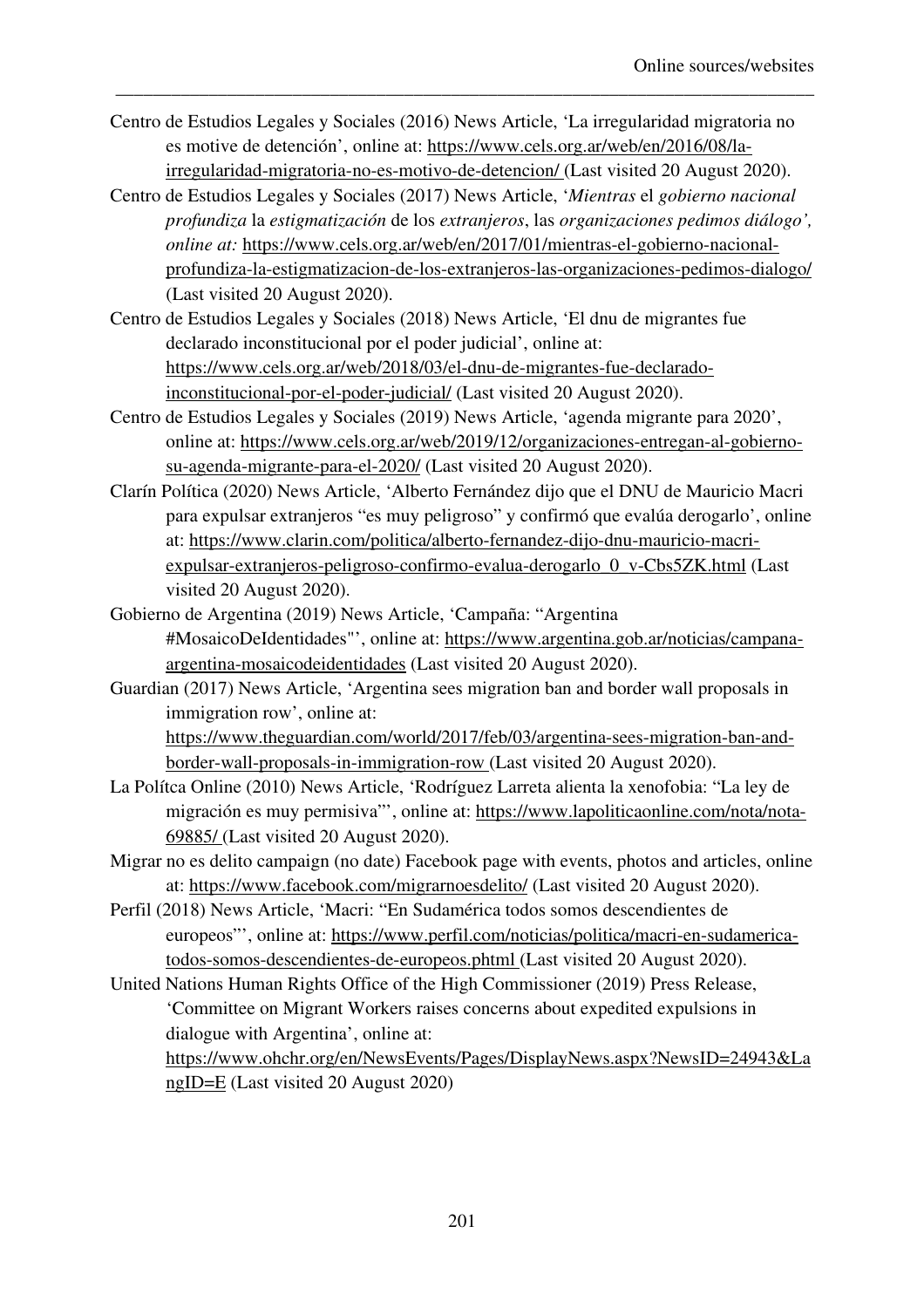# **Summary**

\_\_\_\_\_\_\_\_\_\_\_\_\_\_\_\_\_\_\_\_\_\_\_\_\_\_\_\_\_\_\_\_\_\_\_\_\_\_\_\_\_\_\_\_\_\_\_\_\_\_\_\_\_\_\_\_\_\_\_\_\_\_\_\_\_\_\_\_\_\_\_\_\_\_\_

# **Anticipating Friction - The role of human rights in urban debates on migration and diversity: The case of Amsterdam, Hong Kong and Buenos Aires**

#### Chapter One - Introduction

The introductory chapter outlines the research questions, and their relevance, as well as the roadmap for answering these questions. This is done via four steps. The first step presents the research topic, human rights in the city, and assesses the existing literature. Research on the interaction between cities and human rights has only relatively recently been taken up by academic communities, socio-legal scholars in particular, because there is something novel about the relation between cities and human rights. Local governments apply the norms of international law, including human rights norms, also independent of their state. They collaborate with international actors, and directly draw on human rights norms in their local policies and legislation.

The second step involves presenting the research design, which includes my specific research angle, the main concepts, and the case studies. While the urban engagement with human rights is often described in terms of inventiveness and promise, this research aims to explore how human rights play out in the city. Engaging with human rights involves making choices about which rights to focus on, how to understand human rights, what kind of activity to organise, for which target group and with whom to collaborate. Such choices are not made in a vacuum; they are the result of an interplay of network circumstances, of which efforts by civil society actors, legal frameworks, perceptions of history, the built environment, the national government, cities' legal competences, their self-image, and strategies and expertise of the individuals that make up the local government. This research aims to assess these network circumstances to better grasp how they interact with the functioning of human rights in the city. In specific, the role of human rights is explored in a particular urban policy domain: migration and diversity. And, this research revolves around three cities: Amsterdam, Hong Kong and Buenos Aires. While these three cities are very dissimilar in many aspects, and face very different challenges in the realm of migration and diversity, this allows me to explore how the particularities of cities define and determine how human rights can function.

Thereafter, this chapter presents the methodological lens; the guide to the case study chapters. I assess the network circumstances in Amsterdam, Hong Kong and Buenos Aires surrounding debates on migration and diversity by using elements of actor network theory. Actor network theory helps me to move beyond the portrayal of the city as a black box where many complex invocations and contextualisations of human rights take place. It breaks open groups such as 'the city', and allows me, for example, to consider the role of both a legal system and a specific individual without building on a pre-defined order. I do not only draw on actor network theory to be able to identify the different actors in urban networks, but mainly to be able to describe what translation activity the actors engage in through the processes of 'problematisation' and 'enrolment'. Problematisation sheds light on how actors make sense of their surroundings, as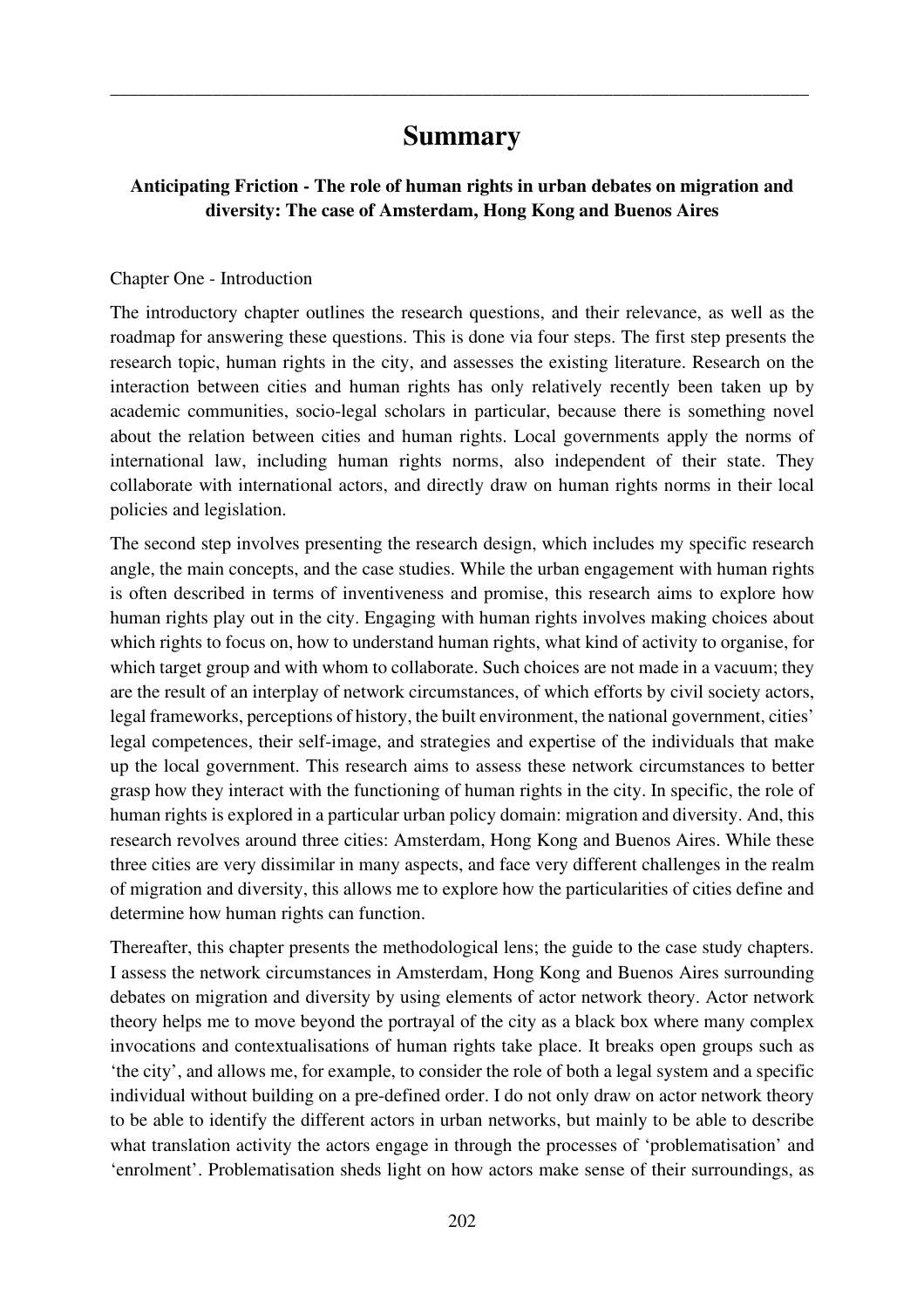they problematise and make sense of challenges in the urban, and therewith the necessity to invoke human rights. Enrolment provides insight into the division of roles in actor networks. This process displays which actors collaborate and which do not, and thereby which type of actors are able to exert influence over the use of human rights, and which do not.

\_\_\_\_\_\_\_\_\_\_\_\_\_\_\_\_\_\_\_\_\_\_\_\_\_\_\_\_\_\_\_\_\_\_\_\_\_\_\_\_\_\_\_\_\_\_\_\_\_\_\_\_\_\_\_\_\_\_\_\_\_\_\_\_\_\_\_\_\_\_\_\_\_\_\_

The last and fourth step of the chapter elaborates on the methods of this research: the sources, data collection and analysis. This research is of a qualitative nature and builds on a collection of in-depth interviews, policy documents, websites and city council meetings that have been assembled through intensive fieldwork periods. All sources complement each other. The interviews were crucial to illustrate the written sources, and to validate some of the information that was deliberately not written down. The material has been coded and analysed according to the concepts that derive from the methodology.

#### Chapter Two - Amsterdam

The first case study chapter centres around two moments in Amsterdam when the response to migration and diversity changed. Specifically: a change in the municipal assistance to undocumented migrants, and the launch of the Amsterdam Human Rights Agenda as part of the city's diversity policies. This chapter on Amsterdam depicts the strategising in combination with (unexpected) constraints of a local government that strives to be progressive.

The first part of the chapter describes the translation activities surrounding the assistance to undocumented migrants. On paper, the immigration system of the Netherlands is 'closed'. In practice, a vast number of undocumented migrants are drawn to cities, which is why local governments in the Netherlands started to provide shelter. In 2018, the local government decided that Amsterdam's night shelter had to undergo a change. The new local government quickly promised to turn the night shelter into a 24-hour shelter for 500 people, who can stay for 1,5 years. The 24-hour shelter would, supposedly, be more humane than the night shelter could ever be. Through this supposition, the local government reinterpreted what the notions 'humane' and 'the humanitarian minimum' entail for undocumented migrants in Amsterdam. But this change was not based on a new legal interpretation of the humanitarian minimum. In this case, the new interpretation was the result of other network circumstances, of which the political project of an alderman, lobbying civil society actors, compromises with the national government, budget deficits and the (lack of) urban space.

The second moment is a new human rights project of the local government. In 2016, the 'Amsterdam Human Rights Agenda' was launched. The Human Rights Agenda was initiated because the local government considered that the city was in need of an urban concretisation of human rights. The Human Rights Agenda is ambitious, it proposes to do quite a lot: to teach a 'human rights perspective' to civil servants, to have human rights as the 'common language' for the city's diverse inhabitants, for human rights to inform all local policies, and to give special attention to four focal points: privacy, human rights education, accessibility and children's rights. But, why was the Human Rights Agenda developed in this particular format? Why an agenda rather than a legal instrument? Why these particular four focal points? An analysis of the network circumstances shows that this involved an uninvolved city council,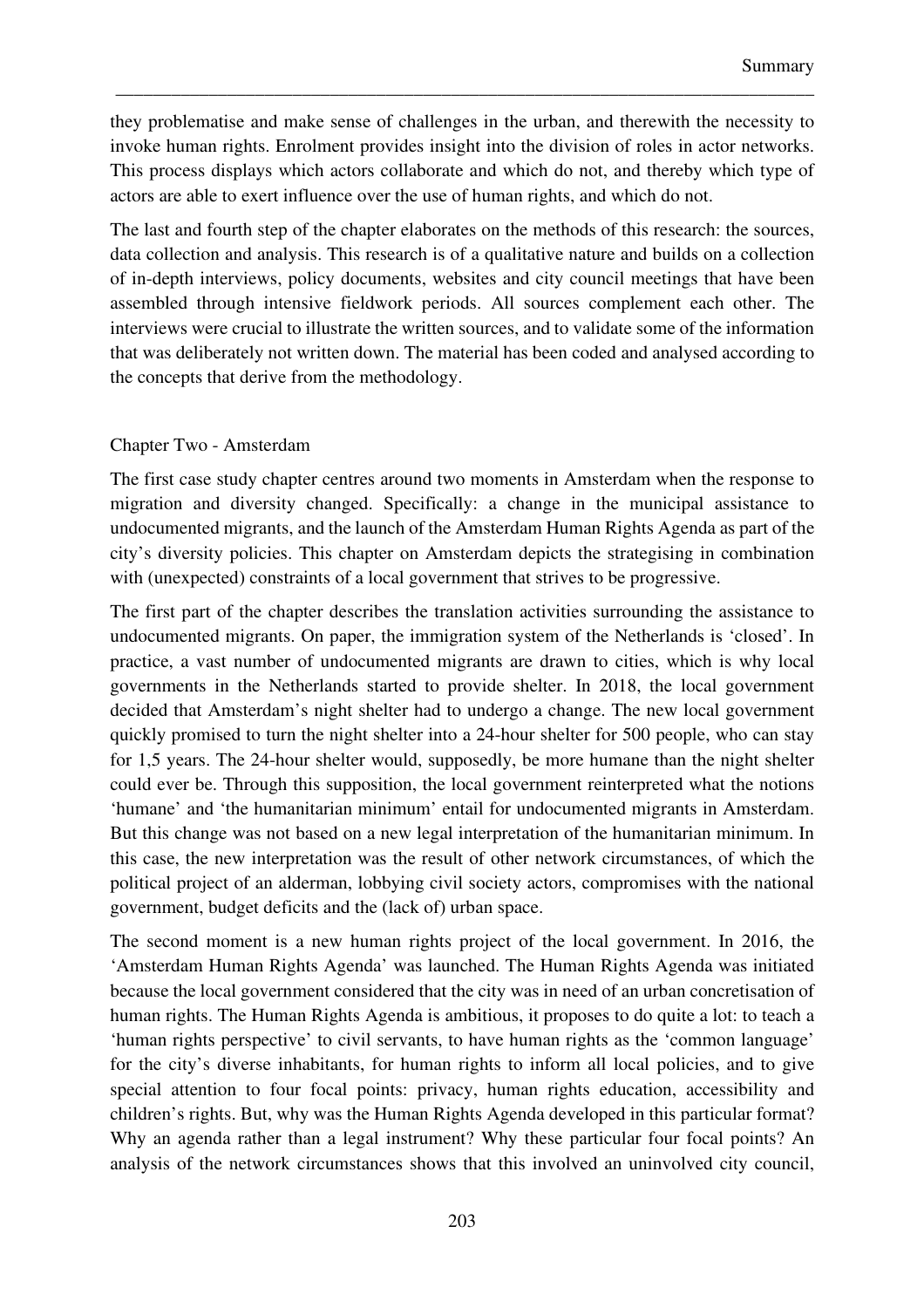specific sets of expertise, budgets and relatively vague ambitions of the city leaders. Eventually, the Human Rights Agenda was designed to offer a smooth fit with the organisation of the local government, thereby avoiding additional budget expenditures and restructuring of other policy domains.

\_\_\_\_\_\_\_\_\_\_\_\_\_\_\_\_\_\_\_\_\_\_\_\_\_\_\_\_\_\_\_\_\_\_\_\_\_\_\_\_\_\_\_\_\_\_\_\_\_\_\_\_\_\_\_\_\_\_\_\_\_\_\_\_\_\_\_\_\_\_\_\_\_\_\_

The last section of this chapter draws parallels between both these moments, to explore the interaction between the particular network circumstances and the functioning of human rights. Both the Human Rights Agenda and the assistance to undocumented migrants were initiated because the local government was persuaded, or acculturated, by human rights. However, during these two moments, human rights did not provide a clear course of action by themselves, they did so in interaction with many other network circumstances: human and non-human actors, ideals and practical considerations.

# Chapter Three - Hong Kong

The chapter on Hong Kong presents an entirely different story: a case in which human rights were not always visibly present, though guiding in the background. This chapter focuses on two moments in Hong Kong's debate on foreign domestic workers, labour migrants who are granted two-year visas that restrict them to work as private household workers. Hong Kong's regulations regarding foreign domestic workers have been the topic of dispute, as civil society actors reason that they play into human rights violations.

The first part of this chapter revolves around the inclusion of concerns related to foreign domestic workers in Hong Kong's 2018 Universal Periodic Review report. Hong Kong is able to participate in this state-centred process because of the city's status as a Special Administrative Region of China. The Universal Periodic Review of 2018 was Hong Kong's third reporting cycle and it shows a remarkable change. Earlier reports from 2009 and 2013 did not mention concerns related to foreign domestic workers. In 2018's report, this changed, thereby drawing an explicit connection between the treatment of foreign domestic workers and human rights violations. However, the process of problem acknowledgement was not this straightforward: via clever manoeuvres, only a limited number of concerns were recognised. Hong Kong government's actions during the Universal Periodic Review displays a balancing act between profiling Hong Kong as a flourishing financial centre with an excellent human rights record, and actual willingness and/or ability to address concerns.

The second part focuses on the introduction of a specific local regulation: the introduction of the Window Cleaning Clause to the 'standard contract' for foreign domestic workers. While this seems like a minor detail, it sheds light on how the Hong Kong government handles all 'human rights concerns' related to foreign domestic workers. However, the debate on the window cleaning clause was not a literal and explicit discussion about human rights. The processes of translation depict that the window cleaning clause could be introduced swiftly precisely because it was not framed as a human rights issue, because the initiative was not a project of one side of the political spectrum and because it posed no concrete challenges related to population control and the affordability of domestic workers.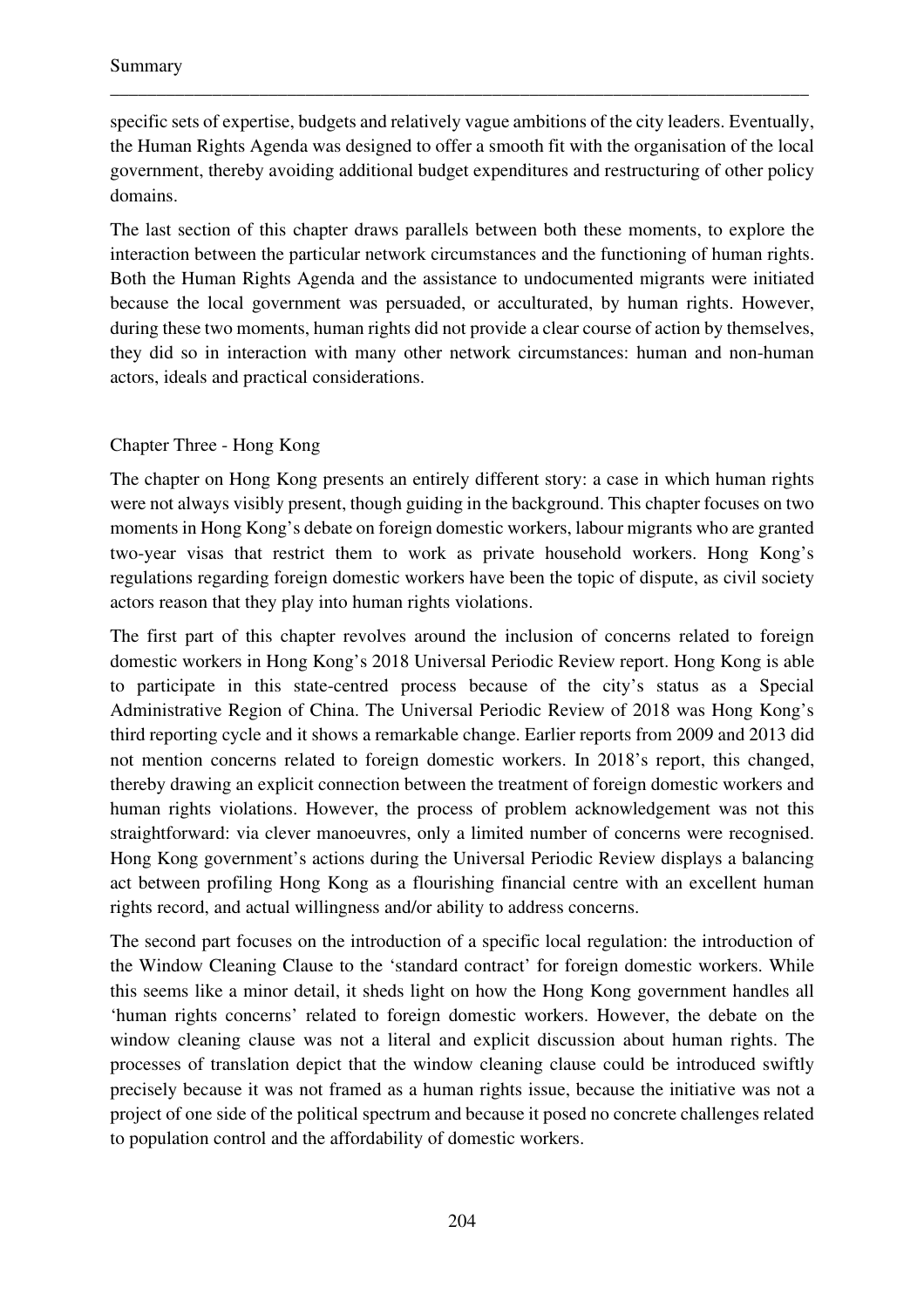The case of Hong Kong appeared to present a disconnected story. Human rights had a prominent and visible role during the Universal Periodic Review, while human rights were not often explicitly discussed in Hong Kong's urban affairs. Consequently, civil society actors made strategic use of the different spaces. In one situation this resulted in working around potential friction by not referring to human rights in order to reach a human rights motivated goal. Whereas at the international stage, an invocation of human rights created a space to (at least) discuss and make known a perceived human rights violation.

\_\_\_\_\_\_\_\_\_\_\_\_\_\_\_\_\_\_\_\_\_\_\_\_\_\_\_\_\_\_\_\_\_\_\_\_\_\_\_\_\_\_\_\_\_\_\_\_\_\_\_\_\_\_\_\_\_\_\_\_\_\_\_\_\_\_\_\_\_\_\_\_\_\_\_

### Chapter Four - Buenos Aires

The chapter on Buenos Aires does not present a case of a progressive local government that acted independently of its national government. On the contrary: the local government operated as an obedient sub-level of government. This chapter delves into two moments in the municipal response to migration and diversity. The first change revolves around a transition in the line of work of the local Secretariat for Human Rights and Cultural Pluralism, and the second on the establishment of a widespread urban migrant movement.

The first part of this chapter discusses the start of the program 'BA Celebra' of the sub-Secretariat for Human Rights and Cultural Pluralism. This secretariat is responsible for the local government's human rights policies, which predominantly focuses on the celebration of the city's multicultural inhabitants and their cultural heritage. Human rights were employed to celebrate multiculturalism, in order to brand and profile Buenos Aires as a diverse and flourishing city, without making known the problems connected to urban diversity. With the establishment of BA Celebra, the local government created a connection between human rights and the promotion of multiculturalism. This association did come to be coincidentally: it was the result of a bundle of interactions that include e.g. political tactics, controlled interaction with civil society actors, and historical events. The functioning of human rights, in this case, was not a negotiation between civil society and the local government but a top-down choice that left little room for discussion.

The second part of the chapter revolves around an urban social movement that was established in response to the 2017 executive decree to the Migration Law. This decree was introduced by the national government and confines Argentina's progressive Migration Law, which explicitly incorporates human rights standards such as the right to migrate. The decree was not met with silence on Buenos Aires' streets. Several migrant groups and NGOs collaborated in a movement that declared the decree a human rights violation. They introduced the campaign '*Migrar no es delito, es un derecho humano*' [Migration is not a crime, it is a human right]. The local government of Buenos Aires did not openly respond at all, but this silence was illustrative for its position. The local government, and other (semi) governmental agencies exerted the roles that the national government had laid out for them.

The two moments appeared to display a stark contrast: urban diversity was celebrated by the local government at one instance, while the local government did not openly support the urban movement that was advocating for the rights of the same multicultural groups at another. However, a (local and national) political project was connecting the two. BA Celebra presented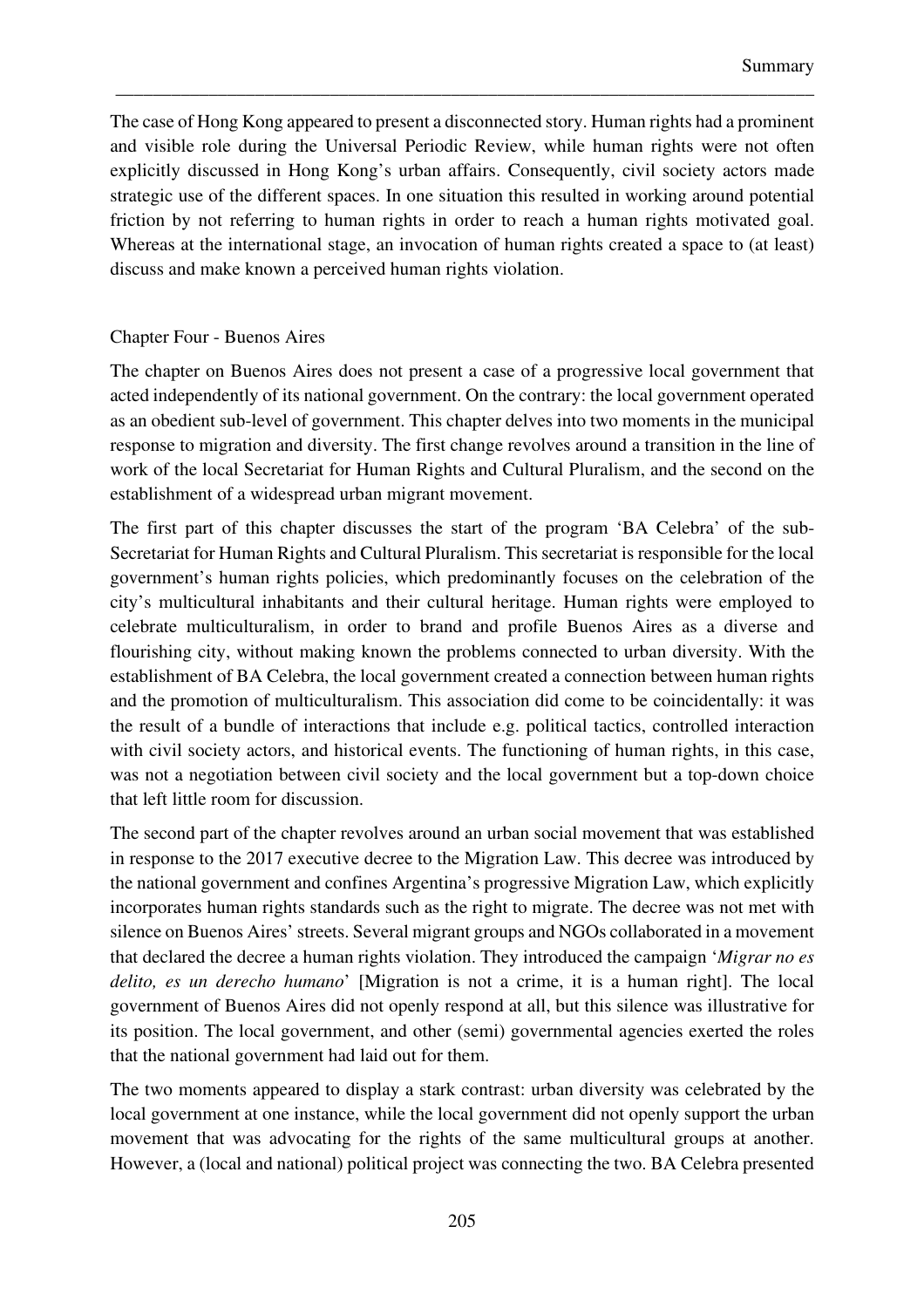a migrant ideal type: migrants who contribute to the multicultural city, and who do not complain about their treatment. The decree, contrastingly, depicted the 'less desirable' migrant. Human rights were employed to promote the ideal type on the one hand, and human rights (as embedded in the migration laws) were facilitating the arrival and existence of the less desirable migrant on the other. But the government officials did not simply reject human rights, they also invoked human rights to minimise potential friction, as they reaffirmed that human rights in Argentina remained strong as ever, notwithstanding the decree.

\_\_\_\_\_\_\_\_\_\_\_\_\_\_\_\_\_\_\_\_\_\_\_\_\_\_\_\_\_\_\_\_\_\_\_\_\_\_\_\_\_\_\_\_\_\_\_\_\_\_\_\_\_\_\_\_\_\_\_\_\_\_\_\_\_\_\_\_\_\_\_\_\_\_\_

### Chapter Five - The urban functions of human rights

The final chapter brings the findings of the three case study chapters together to formulate an answer to the main research question: How do human rights function in urban debates on migration and diversity? This research question aims to do two things: to portray how diverse, and sometimes contradictory, the functions of human rights are, also within cities, and to demonstrate that we need to understand cities in their complexity of human and non-human relations to be able to describe how human rights function in a particular situation.

This chapter provides an answer to this question in two parts. First, it presents five ways in which human rights functioned in the three cases studies. (1) The first urban function revolves around legitimisation. The local government of Amsterdam referred to human rights to legitimise its deviating policies vis-à-vis the national government. The local government referred to 'humanitarian reasons' to explain why they needed to provide 24-hour assistance to undocumented migrants. The case of Buenos Aires, contrastingly, portrays the opposite. The actions and views of the local government regarding human rights were subject to, or in line with, interpretations by the national government. Hence, there was no need for deviation, as the local government operated as a traditional sub-level of government. (2) While the local governments expressed a commitment to human rights as legal standards, what these legal standards entailed often remained abstract. In contrast, civil society actors were in all cases advocating for a rigour interpretation of human rights as legal standards, which often created disagreement between the local government and civil society. Simultaneously, the local government of Amsterdam did specify the legal standards of human rights to explain why they were not obliged to provide assistance. (3) The third function refers to human rights' ability to bind urban actors to a shared goal. Actors formed coalitions because they shared a particular approach to human rights. At the same time, this research also shows that a different take on human rights can also lead to the disruption of potential coalitions. Local governments preferred to work with likeminded civil society actors, while civil society actors deliberately wanted to stay out of some coalitions precisely because of differences in their approach to human rights. (4) The case of Hong Kong stands out from the cases of Buenos Aires and Amsterdam. In Hong Kong, human rights functioned under the radar because they were often considered to be too politically sensitive. Urban actors often referred to local labour regulations and to terms such as safety, to advocate for foreign domestic workers rights, rather than to use international human rights norms. They acted from a belief in the norms of human rights, but did not invoke them explicitly out of strategic reasons. (5) All cases demonstrate that human rights played a role in local governments' identity building efforts and/or city promotion activities. Local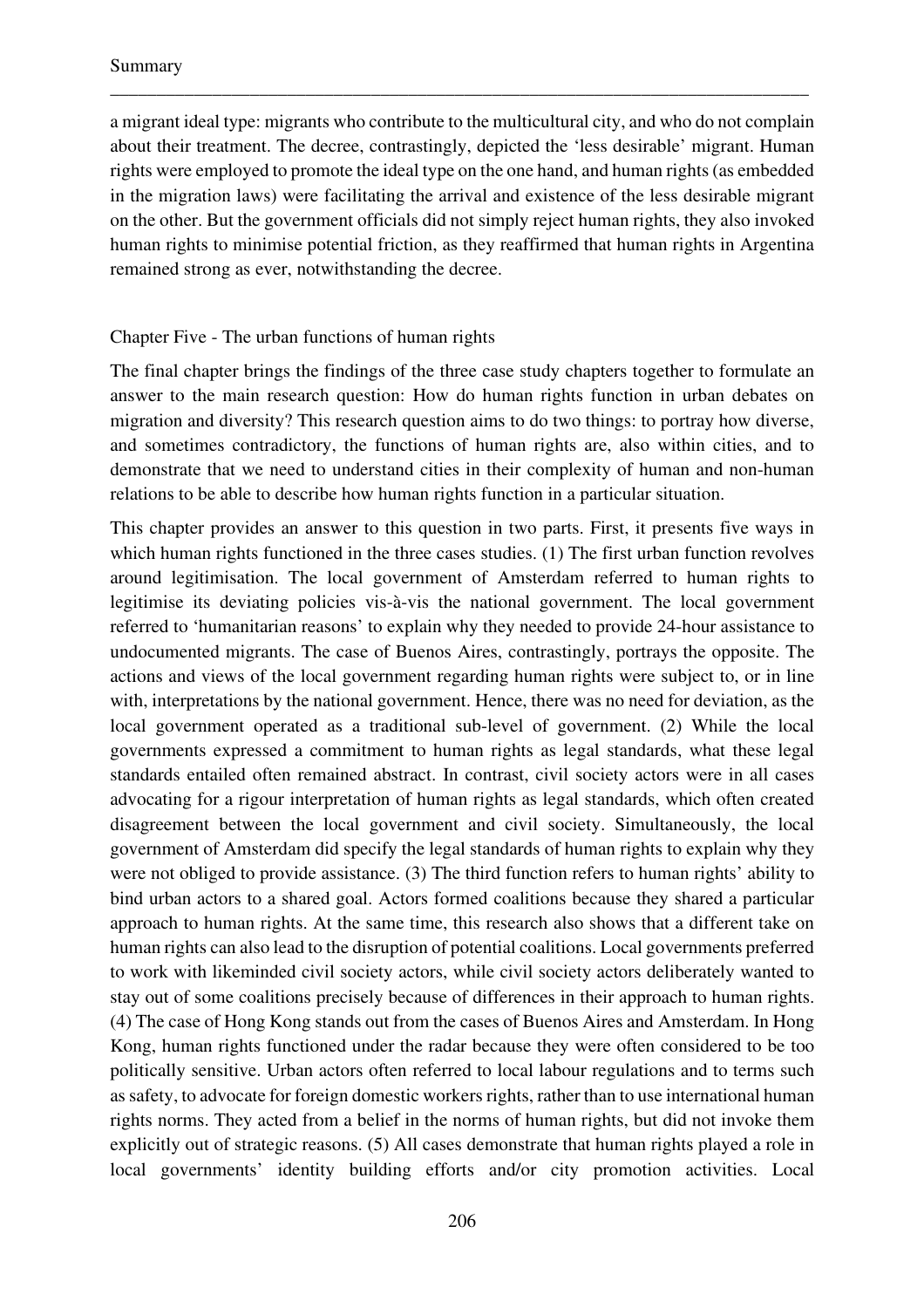governments used human rights to profile and promote the city for international audiences in a positive light, and also drew on human rights to construct an urban profile together with the inhabitants of the city.

\_\_\_\_\_\_\_\_\_\_\_\_\_\_\_\_\_\_\_\_\_\_\_\_\_\_\_\_\_\_\_\_\_\_\_\_\_\_\_\_\_\_\_\_\_\_\_\_\_\_\_\_\_\_\_\_\_\_\_\_\_\_\_\_\_\_\_\_\_\_\_\_\_\_\_

The urban functions of human rights are at times inconsistent. Human rights are one thing in one instance, and something else in another. The second part of this closing chapter explores what defines this ambiguity of human rights in the city. The three cases expose four network circumstances in the urban that are in a continuous interplay with human rights. Some network circumstances were facilitating a particular usage of human rights, while another combination of circumstances was disrupting potential functions of human rights. (1) Urban space was used to lay bare and concretise the necessity to draw on human rights, while at the same time it made some usages of human rights more difficult. However, this research shows actors made sense of the problems in urban space in different and opposing ways, as they collected 'proof' for different usages of human rights. At the same time, urban space confined which human rights inspired policies could be implemented, because of typical urban space limitations such as housing shortages. (2) A second crucial network circumstance centres around urban politics. Political agendas can make a certain usage of human rights a priority, while it can also obstruct other potential functions of human rights. Hence, political agendas were powerful and often difficult to disrupt. Though, most of the time, it was not strictly urban politics: national political programs transpired to the city. (3) In all three cases, the municipal organisation played a crucial role. It was decisive how the apparatus functioned, what the division of departments looked like, and what expertise civil servants had. In most cases, these factors did not open up new potential functions of human rights. The municipal apparatus more often reproduced or facilitated the desires of politicians, and/or generated practical constraints because of its bureaucratised environment. (4) Lastly, civil society actors were always monitoring the behaviour of the local government, and from time to time able to propose new applications of human rights. But civil society's ability to influence municipal policy was often facilitated and made difficult at the same time. When direct influence was perceived as difficult or ineffective, civil society actors tried to influence the local government's usage of human rights via other routes and spaces.

To conclude, I elaborate on the role of the 'human rights label'. By framing something as a human rights policy/initiative/argument a local government inevitably creates certain expectations. These expectations open up possible spaces for disagreement. Local governments in Amsterdam, Hong Kong and Buenos Aires were aware of this. To be ahead of the probable friction connotated to human rights, local governments used several tactics, ranging from controlling spaces of negotiation and dodging deviating voices, to employing the legal standards of human rights in strategic ways.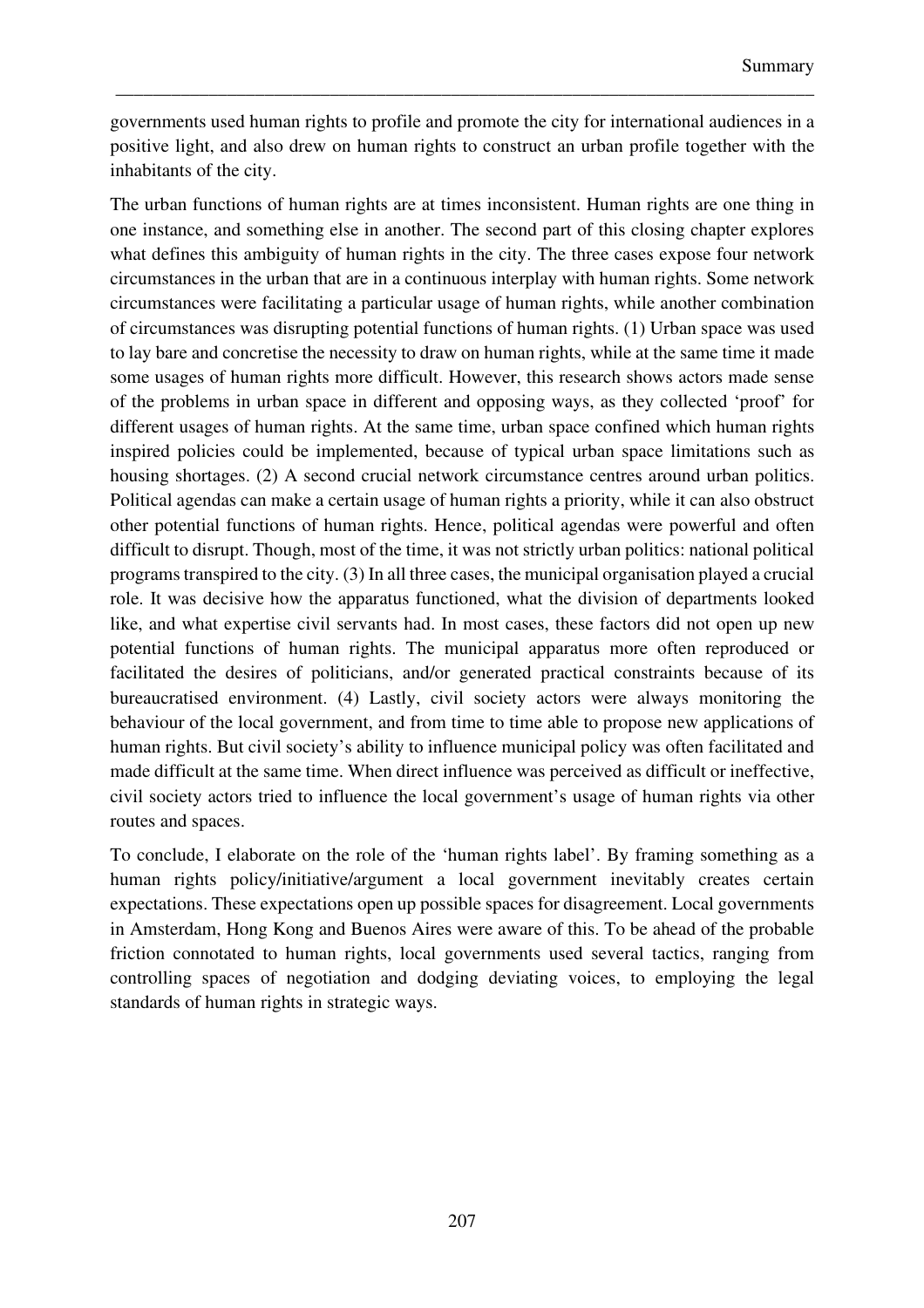# **Samenvatting**

\_\_\_\_\_\_\_\_\_\_\_\_\_\_\_\_\_\_\_\_\_\_\_\_\_\_\_\_\_\_\_\_\_\_\_\_\_\_\_\_\_\_\_\_\_\_\_\_\_\_\_\_\_\_\_\_\_\_\_\_\_\_\_\_\_\_\_\_\_\_\_\_\_\_\_

# **De rol van mensenrechten in het stedelijk debat over migratie en diversiteit: Amsterdam, Hong Kong en Buenos Aires**

#### Hoofdstuk Eén - Introductie

In het eerste hoofdstuk, de introductie, bespreek ik de onderzoeksvragen en de wijze waarop deze vragen zullen worden beantwoord. Dit gaat in vier stappen. De eerste stap bestaat uit het bespreken van het onderwerp van dit onderzoek, mensenrechten en de stad, aan de hand van de bestaande literatuur. Verschillende academische disciplines, sociaal-juridische wetenschappers in het bijzonder, houden zich steeds meer bezig met dit relatief nieuwe onderwerp. Lokale overheden verwijzen naar internationale normen, waaronder mensenrechtennormen, ook onafhankelijk van hun nationale overheden, ze werken samen met internationale actoren, en passen mensenrechtennormen toe in hun lokale beleid en wetgeving.

Bij de tweede stap wordt de onderzoeksopzet gepresenteerd, waaronder de centrale concepten en de case studies. Waar de interactie tussen steden en mensenrechten veelal wordt omschreven als inventief en beloftevol, laat dit onderzoek zien hoe mensenrechten in de praktijk functioneren in de stad. Gebruikmaken van mensenrechten betekent dat er keuzes gemaakt moeten worden: keuzes tussen welke mensenrechten centraal worden gesteld, hoe mensenrechten worden begrepen, hoe mensenrechten worden vertaald in projecten en voor welke groepen, en met welke organisaties wordt samengewerkt. Dit soort keuzes worden niet zomaar gemaakt, ze zijn het resultaat van een samenspel tussen verschillende netwerkomstandigheden, waaronder de acties van het maatschappelijk middenveld, juridische kaders, ideeën over de geschiedenis, de fysieke leefomgeving, de nationale overheid, het zelfbeeld van de stad, en ten slotte de acties en kennis van de individuen die onderdeel vormen van de lokale overheid. In dit onderzoek probeer ik zicht te krijgen op hoe deze netwerkomstandigheden zich verhouden tot het gebruik van mensenrechten in de stad. De rol van mensenrechten wordt onderzocht in een specifiek gemeentelijk beleidsterrein: migratie en diversiteit. Ik richt me in dit onderzoek op drie steden: Amsterdam, Hong Kong en Buenos Aires. Hoewel deze steden sterk van elkaar verschillen, ook op het gebied van migratie en diversiteit, maakt dat juist zichtbaar hoe stad-specifiek het functioneren van mensenrechten is.

Vervolgens bespreek ik in dit hoofdstuk de methodologische lens: de manier waarop de *case study*-hoofdstukken zijn opgebouwd. Ik onderzoek de netwerkomstandigheden omtrent debatten over migratie en diversiteit in Amsterdam, Hong Kong en Buenos Aires door gebruik te maken van elementen van de actor-netwerktheorie. Met behulp van actor-netwerktheorie belicht ik wat er schuilgaat achter stedelijk mensenrechtenbeleid. Hierbij maakt actor netwerktheorie het mogelijk om statische begrippen zoals 'de stad' of 'de lokale overheid' te deconstrueren en de netwerkomstandigheden te onderzoeken zonder een op voorhand gedefinieerde rangorde. Een juridisch kader is dus niet per definitie belangrijker dan de visie van een enkele gemeenteambtenaar. Ik maak niet alleen gebruik van actor-netwerktheorie om de verschillende actoren in de stad te identificeren, maar vooral om te kunnen beschrijven hoe deze actoren redeneren en handelen. Ik beschrijf deze *translation activity* aan de hand van twee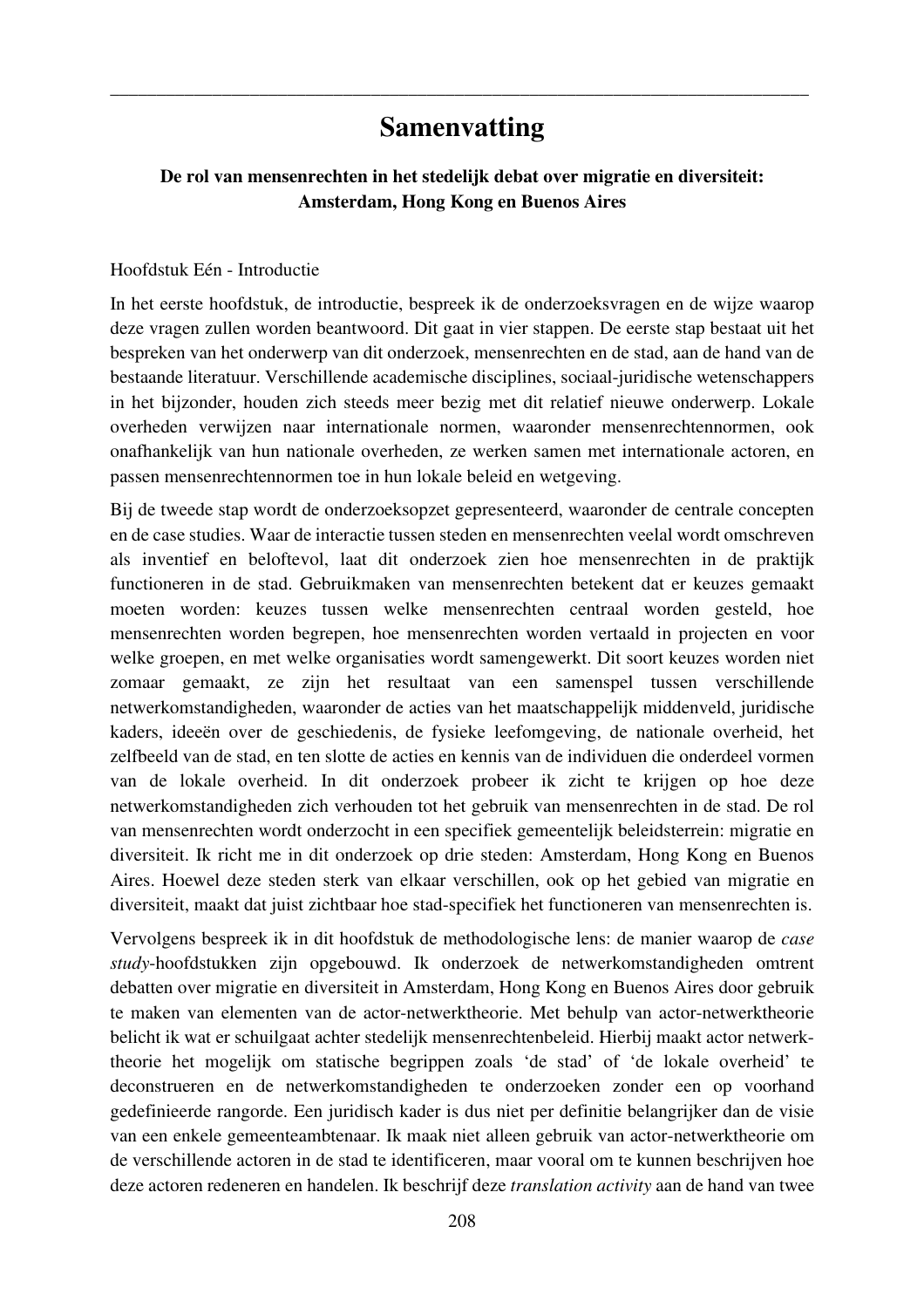processen: problematiseren en *enrolment*. Problematiseren belicht hoe actoren hun omgeving proberen te begrijpen; hoe ze problemen in de stad beschouwen en dat verbinden aan hun gebruik van mensenrechten. *Enrolment* laat zien hoe de rollen in het netwerk zijn verdeeld. Dit proces geeft inzicht in welke actoren samenwerken, en welke juist niet, en daarmee ook welke actoren invloed kunnen uitoefenen op het gebruik van mensenrechten, en welke niet.

\_\_\_\_\_\_\_\_\_\_\_\_\_\_\_\_\_\_\_\_\_\_\_\_\_\_\_\_\_\_\_\_\_\_\_\_\_\_\_\_\_\_\_\_\_\_\_\_\_\_\_\_\_\_\_\_\_\_\_\_\_\_\_\_\_\_\_\_\_\_\_\_\_\_\_

Bij de vierde en laatste stap van dit hoofdstuk ga ik in op de methoden van dit onderzoek: de bronnen, datacollectie en de analyse. Dit is een kwalitatief onderzoek en maakt gebruik van een aantal diepte-interviews, beleidsdocumenten, websites en gemeenteraadstukken die zijn verzameld tijdens veldwerkperiodes. Deze bronnen vullen elkaar aan. De interviews versterken en verdiepen de geschreven bronnen en maken informatie die bewust niet is opgeschreven zichtbaar. De verzamelde data is gecodeerd en geanalyseerd op basis van de concepten die voortvloeien uit de methodologie.

# Hoofdstuk Twee - Amsterdam

Het eerste *case study*-hoofdstuk gaat over Amsterdam. Ik richt me op twee momenten waarbij de omgang met migratie en diversiteit veranderde: een verandering in de gemeentelijke opvang voor ongedocumenteerde migranten en de lancering van de Amsterdamse Mensenrechtenagenda. Dit hoofdstuk laat zien hoe de strategie van een progressieve lokale overheid onverwachte wendingen kan nemen vanwege (praktische) belemmeringen.

Het eerste deel van dit hoofdstuk beschrijft de *translation activities* rondom de opvang van ongedocumenteerde migranten. Op papier zouden er volgens het Nederlandse immigratiesysteem geen ongedocumenteerden hoeven te zijn, maar in de praktijk tellen Nederlandse steden wel degelijk een substantieel aantal ongedocumenteerden. Gemeenten zijn daarom begonnen met het bieden van opvang. In 2018 besloot de nieuwe lokale overheid van Amsterdam dat de opvang veranderd moest worden. De lokale overheid beloofde de nachtopvang te transformeren in een 24-uursopvang voor 500 mensen, die 1,5 jaar in de opvang mogen verblijven. De 24-uursopvang, zo redeneerde de lokale overheid, zou humaner zijn dan de nachtopvang. Met deze veronderstelling herinterpreteerde de lokale overheid wat noties als 'humaan' en de 'humanitaire ondergrens' betekenen voor ongedocumenteerden in Amsterdam. Deze verandering was echter niet het resultaat van een nieuwe juridische interpretatie van de humanitaire ondergrens, maar van andere netwerkomstandigheden, waaronder een politiek project van een wethouder, lobbyende hulporganisaties, een compromis met de nationale overheid, budgetten en (het gebrek aan) fysieke ruimte.

Het tweede moment gaat over een nieuw mensenrechtenproject van de lokale overheid. In 2016 werd de Amsterdamse Mensenrechtenagenda gelanceerd. De Amsterdamse Mensenrechtenagenda ontstond omdat de lokale overheid het noodzakelijk achtte om mensenrechten te concretiseren en te contextualiseren. De Amsterdamse Mensrechtenagenda is ambitieus en belooft ambtenaren een mensenrechtenperspectief bij te brengen, mensenrechten als de gemeenschappelijke taal voor de diverse bewoners van de stad te introduceren, het gemeentelijk beleid te baseren op mensenrechten, en aandacht te geven aan vier thema's in het bijzonder: privacy, mensenrechteneducatie, toegankelijkheid, en kinderrechten. Maar waarom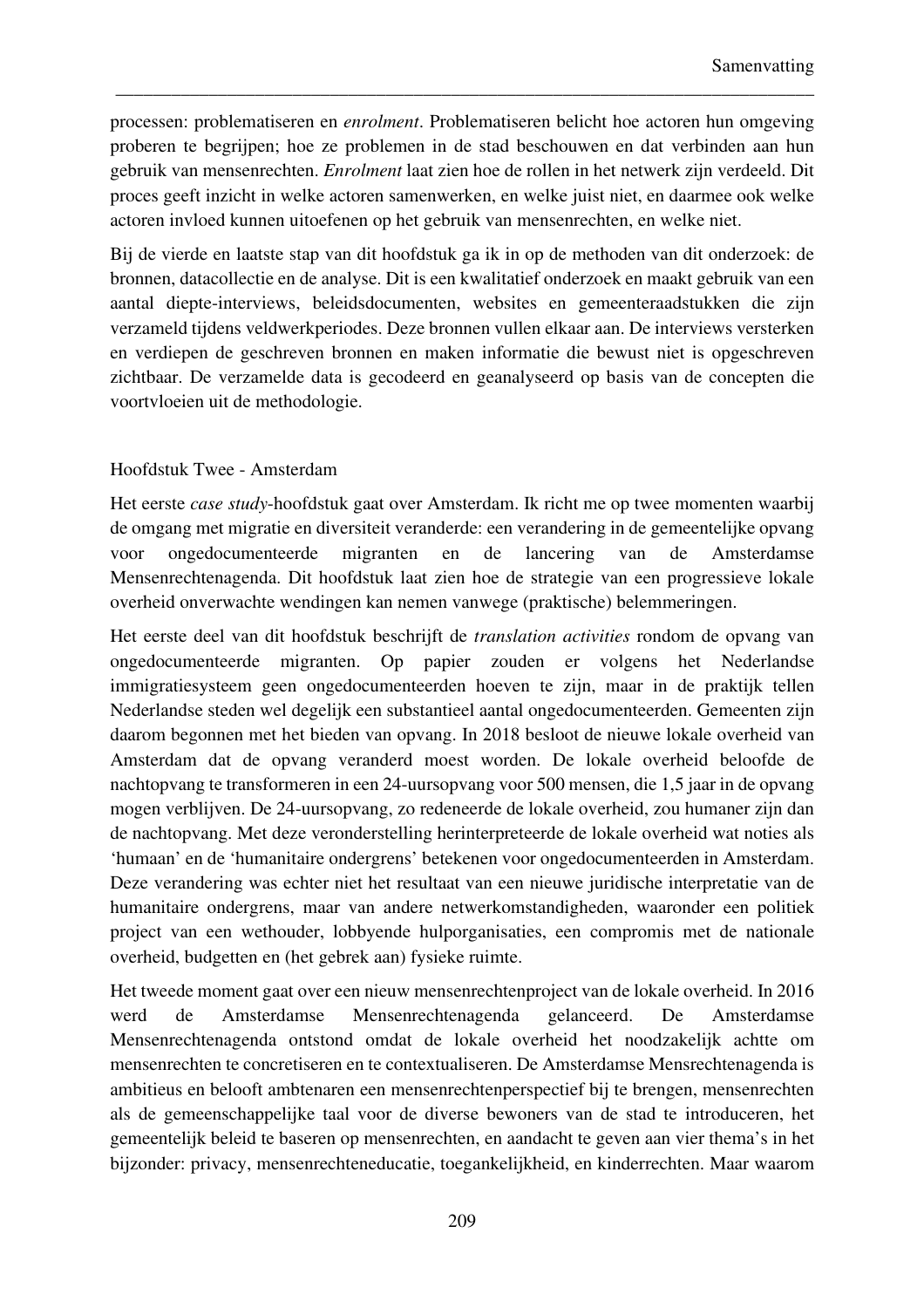werd de Amsterdamse Mensenrechtenagenda op deze manier ontwikkeld? Waarom een agenda, in plaats van een juridisch instrument? Waarom juist deze vier thema's? Een analyse van de netwerkomstandigheden laat zien dat deze keuzes het gevolg zijn van een niet-betrokken gemeenteraad, de specifieke kennis van ambtenaren, budgetten, en een relatief abstracte opdracht van het College van B&W. Het uiteindelijke product, de Amsterdamse Mensenrechtenagenda, paste eenvoudig binnen de bestaande organisatie van de lokale overheid: het leverde weinig extra kosten op en andere departementen hoefden geen grote veranderingen door te voeren.

\_\_\_\_\_\_\_\_\_\_\_\_\_\_\_\_\_\_\_\_\_\_\_\_\_\_\_\_\_\_\_\_\_\_\_\_\_\_\_\_\_\_\_\_\_\_\_\_\_\_\_\_\_\_\_\_\_\_\_\_\_\_\_\_\_\_\_\_\_\_\_\_\_\_\_

Ten slotte trek ik paralellen tussen deze twee momenten om de interactie tussen netwerkomstandigheden en de rol van mensenrechten te beschrijven. Zowel de Amsterdamse Mensenrechtenagenda als de opvang van ongedocumenteerden werd geïnitieerd omdat de lokale overheid belang hechtte aan mensenrechten. Tegelijkertijd gaven mensenrechten zelf weinig sturing aan de gemaakte beleidskeuzes; mensenrechten werden altijd geïnterpreteerd middels een samenspel tussen idealen en praktische overwegingen.

# Hoofdstuk Drie - Hong Kong

Het hoofdstuk over Hong Kong schetst een heel ander beeld, een beeld waarin mensenrechten soms onzichtbaar zijn, maar desondanks een rol spelen op de achtergrond. In dit hoofdstuk richt ik me op twee momenten in Hong Kongs debat over buitenlands huishoudelijke personeel. Deze arbeidsmigranten krijgen visa voor twee jaar, waarmee zij als huishoudelijk personeel mogen werken in Hong Kong. Hong Kongs beleid omtrent dit buitenlands huishoudelijk personeel is controversieel en verschillende actoren stellen dat het mensenrechtenschendingen in de hand werkt.

Het eerste deel van dit hoofdstuk gaat over Hong Kongs rapport voor de 2018 *Universal Periodic Review*. Hong Kong participeert in dit intergouvernementele proces door haar status als een 'Speciale Administratieve Regio' van China. De *Universal Periodic Review* van 2018 was de derde cyclus waarin Hong Kong deelnam en liet een duidelijke verandering zien: waar de behandeling van buitenlands huishoudelijk personeel in eerdere rapporten uit 2009 en 2013 niet werd genoemd, is dit wel opgenomen in het rapport van 2018. Door de zorgen omtrent de behandeling van buitenlands huishoudelijk personeel op te nemen in het rapport legde de overheid van Hong Kong een expliciet verband met mensenrechten. In de praktijk werden de problemen van het buitenlands huishoudelijk personeel niet zo eenvoudig erkent. Enkele zorgen werden benoemd, maar het gros bleef onbesproken. Dit toont aan dat de overheid van Hong Kong balanceert tussen het profileren van Hong Kong als een succesvol financieel centrum met een uitstekende mensenrechtensituatie, én de daadwerkelijke bereidheid om mensenrechtenschendingen aan te pakken.

Het tweede deel van dit hoofdstuk gaat over de introductie van de zogenoemde 'ramenlapclausule' in het standaardcontract van buitenlands huishoudelijk personeel. Hoewel dit op het eerste gezicht een onbelangrijk detail lijkt, laat het goed zien hoe de overheid van Hong Kong omgaat met zorgen over mensenrechtenschendingen van buitenlands huishoudelijk personeel. Omdat het debat over de ramenlapclausule meestal niet letterlijk over mensenrechten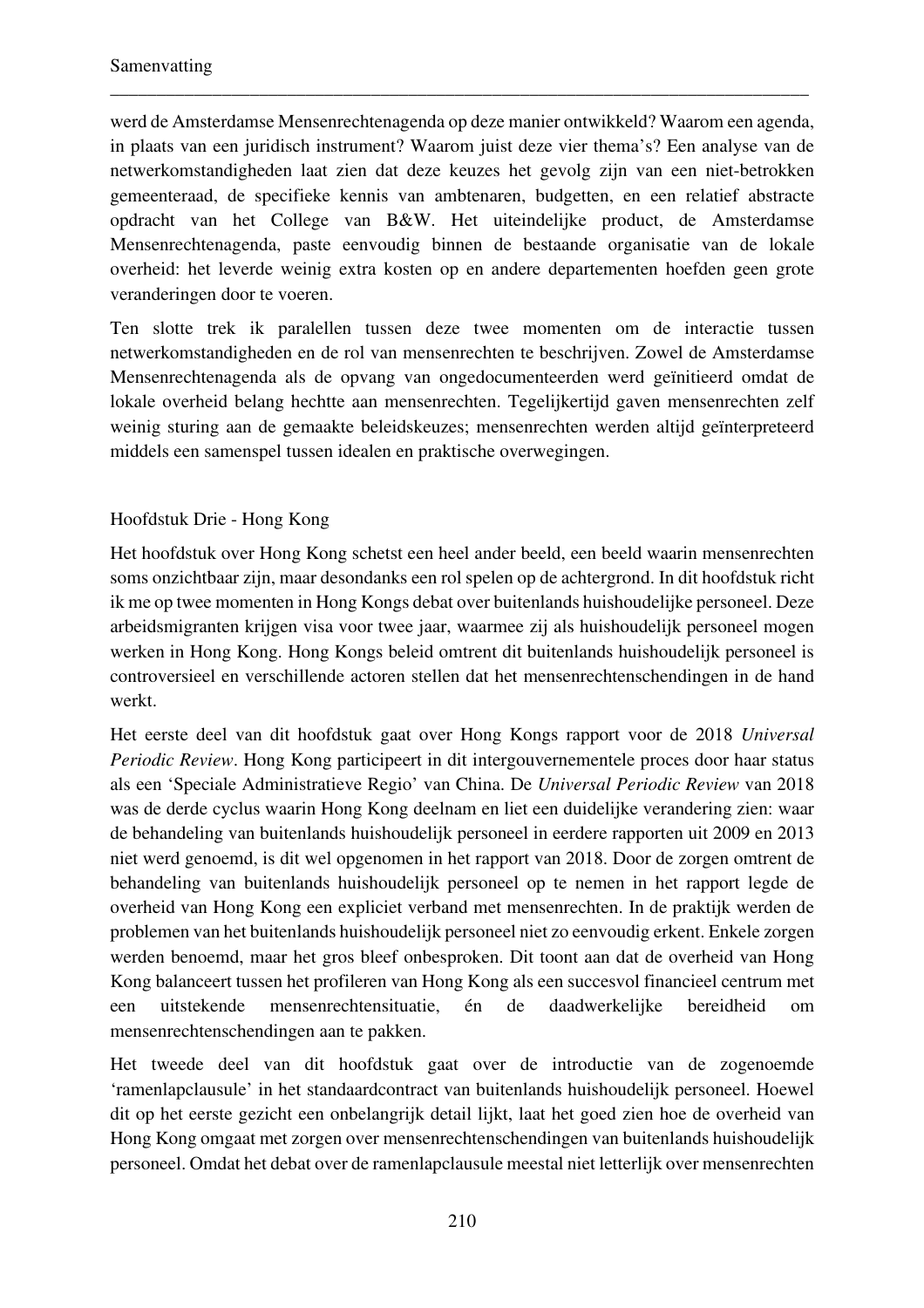ging, kon de clausule relatief snel worden geïntroduceerd. Politieke gevoeligheid werd vermeden.

\_\_\_\_\_\_\_\_\_\_\_\_\_\_\_\_\_\_\_\_\_\_\_\_\_\_\_\_\_\_\_\_\_\_\_\_\_\_\_\_\_\_\_\_\_\_\_\_\_\_\_\_\_\_\_\_\_\_\_\_\_\_\_\_\_\_\_\_\_\_\_\_\_\_\_

Het verhaal over Hong Kong lijkt gefragmenteerd. Aan de ene kant hadden mensenrechten een zichtbare rol tijdens de *Universal Periodic Review*, aan de andere kant werd mensenrechtentaal vaak vermeden in lokale discussies. Organisaties uit het maatschappelijk middenveld maakten strategisch gebruik van deze scheiding. In de ene situatie vermeden zij mensenrechtentaal zodat een door mensenrechten ingegeven doel kon worden bereikt. In een andere situatie, in de internationale gemeenschap, konden via mensenrechten de situatie van buitenlands huishoudelijk personeel juist onder de aandacht worden gebracht.

### Hoofdstuk Vier - Buenos Aires

Het hoofdstuk over Buenos Aires gaat niet over een progressieve lokale overheid die onafhankelijk van haar nationale overheid handelde. Integendeel, de lokale overheid stelde zich op als een gehoorzaam en welwillend onderdeel van de staat. Dit hoofdstuk verkent twee momenten: een verandering in de activiteiten van het sub-Secretariaat voor Mensenrechten en Cultureel Pluralisme, en de opkomst van een stedelijke migratiebeweging.

Het eerste deel van dit hoofdstuk bespreekt de lancering van het programma '*BA Celebra*' van het sub-Secretariaat voor Mensenrechten en Cultureel Pluralisme. Dit secretariaat is verantwoordelijk voor het mensenrechtenbeleid van de lokale overheid, wat zich voor een groot deel vertaalt in het promoten van de verschillende multiculturele groepen binnen Buenos Aires. Mensenrechten werden gebruikt om multiculturalisme te vieren – en Buenos Aires te promoten als een succesvolle, diverse stad – zonder aandacht te besteden aan de problemen die multiculturele groepen ervaren in de stad. Het was geen toeval dat mensrechten op deze manier gebruikt werden; het was het resultaat van politieke projecten, een gevoelige geschiedenis, en weinig ruimte voor inbreng vanuit het maatschappelijk middenveld.

Het tweede deel van dit hoofdstuk richt zich op een stedelijke migratiebeweging die is ontstaan in reactie op een door de overheid uitgevaardigd decreet op de nationale migratiewet. De nationale migratiewet is progressief en gebaseerd op mensenrechtennormen, zoals het recht op migratie, en middels het decreet wordt een deel van die mensrechtennormen beperkt. De migratiebeweging verzette zich hiertegen en protesteerde in de publieke ruimte van Buenos Aires met de slogan 'Migratie is geen delict maar een mensenrecht'. De lokale overheid heeft niet gereageerd op de beweging, maar de afwezigheid van een reactie illustreert juist hoe zij in deze kwestie staat. De lokale overheid, net als enkele andere (semi)overheidsorganen, gedroeg zich zoals de nationale overheid dat wenste.

Deze twee momenten lijken elkaar in eerste instantie tegen te spreken: het ene moment promootte de lokale overheid stedelijke diversiteit, het andere moment gaf ze geen steun aan de migratiebeweging die opkwam voor de mensenrechten van de multiculturele stadsbewoners. Deze tegenstelling kan worden verklaard door het perspectief op migratie van een (nationale en lokale) politieke partij. *BA Celebra* presenteerde een ideaaltype van de migrant, één die iets toevoegt aan de multiculturele stad en die niet klaagt over hoe zij of hij wordt behandeld. Met het decreet werd een beeld geschetst van de ongewenste migrant. Mensenrechten werden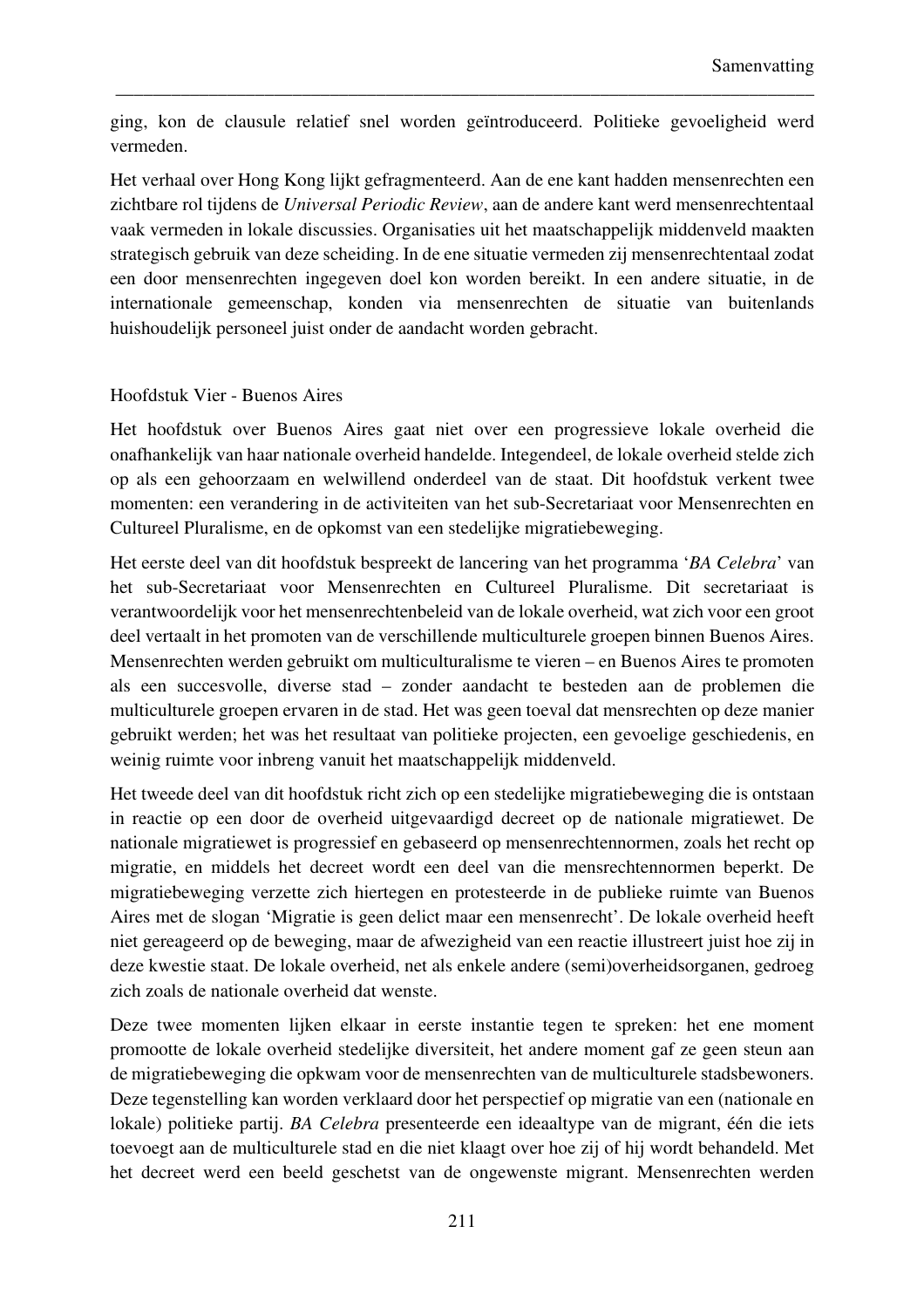gebruikt om het ideaaltype te promoten, en tegelijkertijd faciliteerden mensenrechten (zoals opgenomen in de migratiewet) het bestaan van de ongewenste migrant. De (nationale en lokale) overheden verwierpen mensenrechten echter niet, ze benadrukten juist dat mensenrechtenstandaarden worden gewaarborgd in Argentinië, ondanks het decreet.

\_\_\_\_\_\_\_\_\_\_\_\_\_\_\_\_\_\_\_\_\_\_\_\_\_\_\_\_\_\_\_\_\_\_\_\_\_\_\_\_\_\_\_\_\_\_\_\_\_\_\_\_\_\_\_\_\_\_\_\_\_\_\_\_\_\_\_\_\_\_\_\_\_\_\_

### Hoofdstuk Vijf – De rol van mensenrechten in de stad

Dit laatste hoofdstuk brengt de bevindingen uit de drie *case study*-hoofdstukken samen om de onderzoeksvraag te beantwoorden: wat is de rol van mensenrechten in het stedelijk debat over migratie en diversiteit? Deze onderzoeksvraag kent twee doelen: laten zien hoe divers, en soms tegenstrijdig, de rol van mensenrechten is (ook binnen één stad) en demonstreren dat de rol van mensenrechten alleen begrepen kan worden door aandacht te hebben voor de complexiteit en uniciteit van elke stad.

Ik beantwoord de onderzoeksvraag in twee stappen. Eerst presenteer ik vijf manieren waarop mensenrechten functioneren in de stad. (1) De eerste functie draait om de legitimering van afwijkend beleid. De lokale overheid van Amsterdam verwees naar mensenrechten om te legitimeren waarom zij opvang bood aan ongedocumenteerde migranten terwijl de nationale overheid dergelijke opvang niet steunde. De lokale overheid verwees naar de humanitaire ondergrens om uit te leggen waarom 24-uursopvang noodzakelijk was. Het hoofdstuk over Buenos Aires liet het tegenovergestelde zien. De manier waarop de lokale overheid mensenrechten gebruikte was afhankelijk van de manier waarop de nationale overheid dat deed. Er was dus geen noodzaak om afwijkend beleid te legitimeren, omdat de lokale overheid handelde als een subniveau van de staat. (2) Hoewel lokale overheden het belang van mensenrechten als juridische normen vaak benadrukten, bleef de inhoud van deze normen veelal abstract. Actoren uit het maatschappelijk middenveld pleitten daarentegen vaak voor een strikte juridische interpretatie van mensenrechten, wat met regelmaat leidde tot onenigheid tussen de lokale overheid en het maatschappelijk middenveld. Daarnaast gebruikte de lokale overheid van Amsterdam een juridische interpretatie van mensenrechten juist ook om uit te leggen dat ze niet verplicht waren om opvang te bieden aan ongedocumenteerden. (3) De derde functie refereert aan het vermogen van mensenrechten om stedelijke actoren samen te brengen. Zo vormen actoren coalities omdat ze een bepaalde benadering van mensenrechten delen. Tegelijkertijd laat dit onderzoek zien dat een andere kijk op mensenrechten kan leiden tot het ontwrichten van mogelijke coalities. Lokale overheden in Amsterdam, Hong Kong en Buenos Aires werkten bij voorkeur samen met gelijkgestemde actoren en organisaties uit het maatschappelijk middenveld vermeden samenwerkingsverbanden juist vanwege verschillen in de benadering van mensenrechten. (4) Hong Kong onderscheidt zich van de case studies Buenos Aires en Amsterdam. In Hong Kong werden mensenrechten als zeer politiek gevoelig beschouwd, waardoor mensenrechten vaak alleen onder de radar een rol konden spelen. Actoren verwezen liever naar lokale regelgeving en termen zoals veiligheid om op te komen voor de rechten van buitenlands huishoudelijk personeel. Deze actoren noemden mensenrechten vanuit strategische redenen niet expliciet, maar geloofden zelf wel in het belang van mensenrechten. (5) De case studies laten zien dat mensenrechten een rol kunnen spelen bij het vormen van een stedelijke identiteit. Lokale overheden gebruikten mensenrechten om hun stad te promoten voor